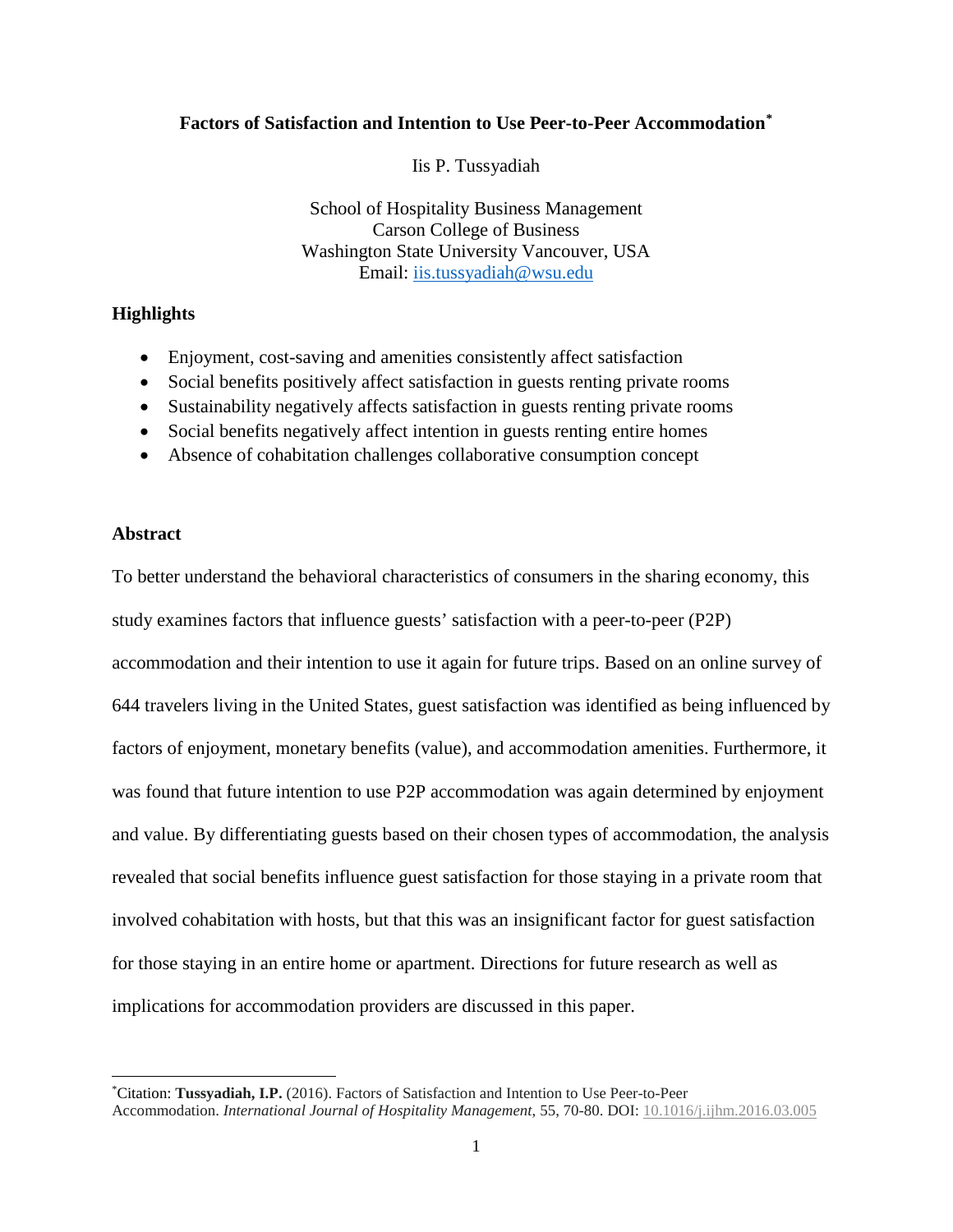*Keywords:* peer-to-peer accommodation; lodging; commercial sharing system; sharing economy; customer satisfaction; consumer behavior

### **1. Introduction**

Customer satisfaction is a central concept in services marketing and management (Fornell, 1992; Halstead and Page, 1992; Westbrook and Oliver, 1991). Providing customers with services that lead to their satisfaction and return intention has been recognized as a critical factor of success and source of competitive advantage for various service businesses, including hospitality (Halstead and Page, 1992; Peterson and Wilson, 1992; Pizam and Ellis, 1999). While determinants of satisfaction and return intention associated with a hotel stay have been wellresearched (e.g., Barsky, 1992; Barsky and Labagh, 1992; Choi and Chu, 2001; Gundersen, Heide, and Olsson, 1996; Oh, 1999; Ren et al., 2016; Torres and Kline, 2006), the increasing prevalence of commercial sharing services such as Airbnb marks the importance of identifying factors of satisfaction and behavioral intention associated with the use of peer-to-peer (P2P) accommodation. The so-called "sharing economy" businesses identified an unmet demand in the conventional accommodation systems and offers platforms that bring consumers together to distribute their excess capacity of property resources among each other. As a key player in P2P accommodation service, Airbnb was founded in 2008 (an initial service concept was called Airbed and Breakfast after founders hosted guests on air mattresses in their living room), out of the identified scarcity of alternative accommodation in cities with a saturated hotel market during high profile events that drew a large number of attendees (Botsman and Rogers, 2010). The company continued to experience rapid growth and other platforms emerged, such as Roomorama in 2009 and 9flats in 2010. A relatively newcomer to the industry, P2P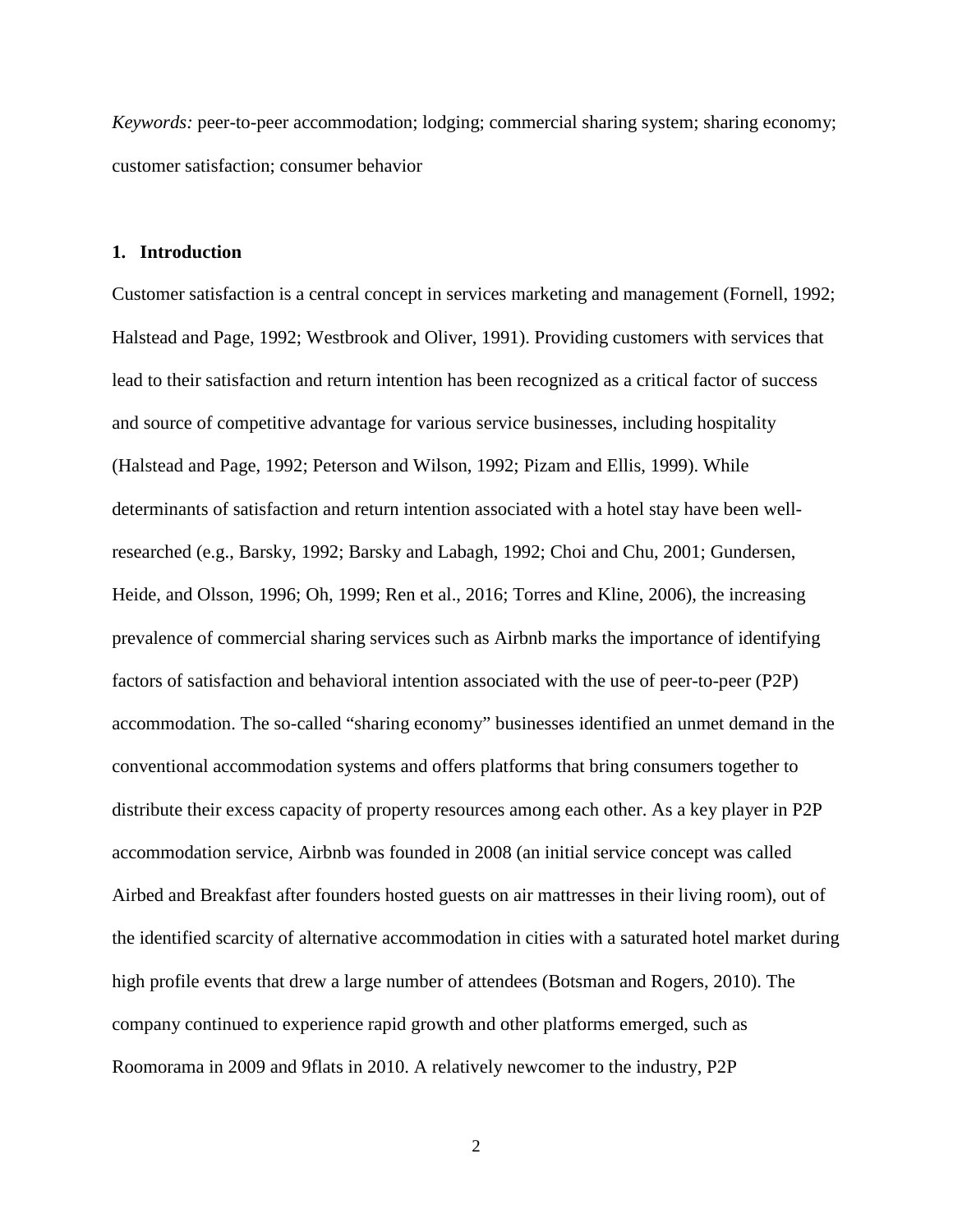accommodation platforms have rapidly cemented their position as a strong competitor to hotels (Freitag and Haywood, 2015). In the summer of 2015, Airbnb served more than 17 million guests worldwide (Airbnb, 2015), a substantial growth of about 350% compared to the same period in 2010. Reportedly, the P2P accommodation platform has 1.2 million rooms in its inventory, which is more than the inventory of any branded chain hotels (Freitag and Haywood, 2015). Therefore, examining the factors that lead to guest satisfaction and behavioral intention to use P2P accommodation goes beyond informing P2P providers with important needs to fulfill in order to retain guests. It also provides hotels with information regarding the service characteristics and competitive advantages of their competitor.

Importantly, literature in hospitality management has yet to conceptualize comprehensively the behavioral characteristics of those involved in the processes of service delivery in market-mediated commercial sharing systems. As a new and innovative service phenomenon, P2P services allow *regular people*, who are distinct from typical business entities, to offer hospitality (by renting out their spare bedrooms or unoccupied properties) to their peers (i.e., tourists). This suggests that the sharing economy transforms and disrupts long-established business practices (Koopman, Mitchell, and Thierer, 2014). From the consumption context, services rendered through P2P accommodation can be perceived as distinctive from hotel services, which may result in different expectations and service evaluation among consumers (i.e., guests). This is especially important because marketing literature generally assumes that consumers use a customer-service provider relationship as the basis for service evaluation (Brown and Swartz, 1989; Solomon et al., 1985). Furthermore, from the macro-environmental perspective, the birth of the sharing economy has been tied to a shift in attitude and behavior toward consumption practices in general (Bardhi and Eckhardt, 2012; Botsman and Rogers,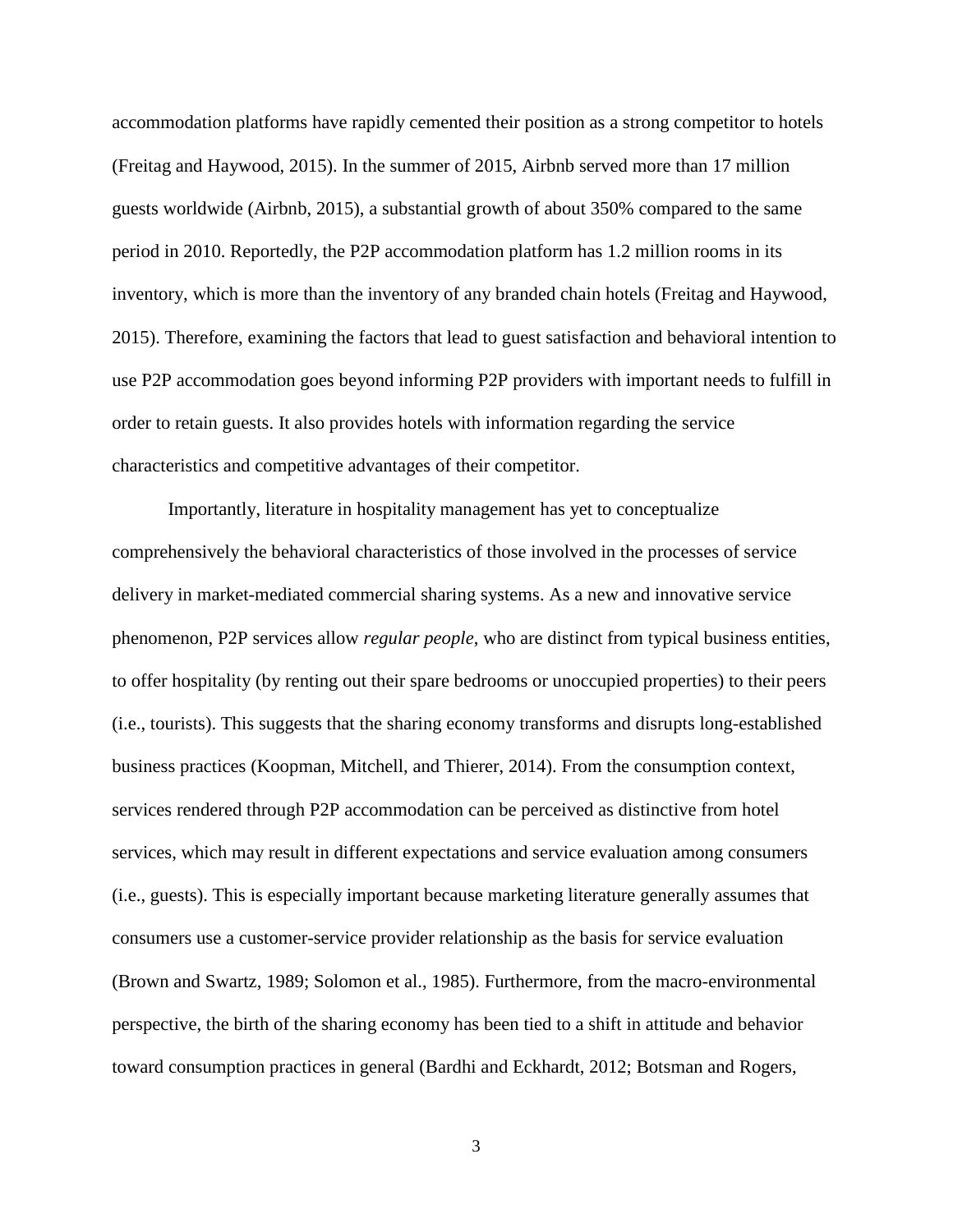2010; Gansky, 2010), resulting from various societal and economic pressure, such as desire for community, sustainable form of consumption, and frugality, facilitated by advancements in social networks and mobile technology (Owyang, 2013; Guttentag, 2013; Sheth, Sethia, and Srinivas, 2011; Walsh, 2011). This indicates that P2P accommodation may fulfill different consumer needs when compared to hotels (e.g., needs for lower prices, more meaningful social experiences, more sustainable travel, etc.). Therefore, what determines guest satisfaction and intention to use P2P accommodation may be different from those associated with a hotel stay.

Studies investigating the determinants of satisfaction and intention of using P2P services in general have started to emerge in business literature. For example, Hamari, Sjöklint, and Ukkonen (2015) found factors of sustainability, enjoyment, and economic benefits to affect behavioral intention to participate in a P2P sharing platform. Möhlmann (2015) identified the effects of some of these determinants: cost-savings, community belonging, familiarity, trust, and utility, on satisfaction and future intention to use P2P services. However, these studies did not differentiate users into providers and consumers (e.g., hosts and guests), resulting in lack of specification in terms of whose satisfaction and intention were measured. Recently, Bellotti et al. (2015) interviewed peer providers (or user providers, such as hosts), peer consumers (or user receivers, such as guests), and service providers of different types of P2P services to gauge their (perceived) motivations. While their study is helpful in understanding user needs from different perspectives, its findings apply to general P2P services (i.e., consumer evaluation on the sharing economy in general), but not to specific consumption situations, which poses a limitation in its managerial implications. To that end, this study focuses on peer consumers (i.e., guests) of P2P accommodation (i.e., peer vacation rentals) to examine factors of satisfaction and behavioral intention. In this fashion, this study aims at providing a better understanding as well as a more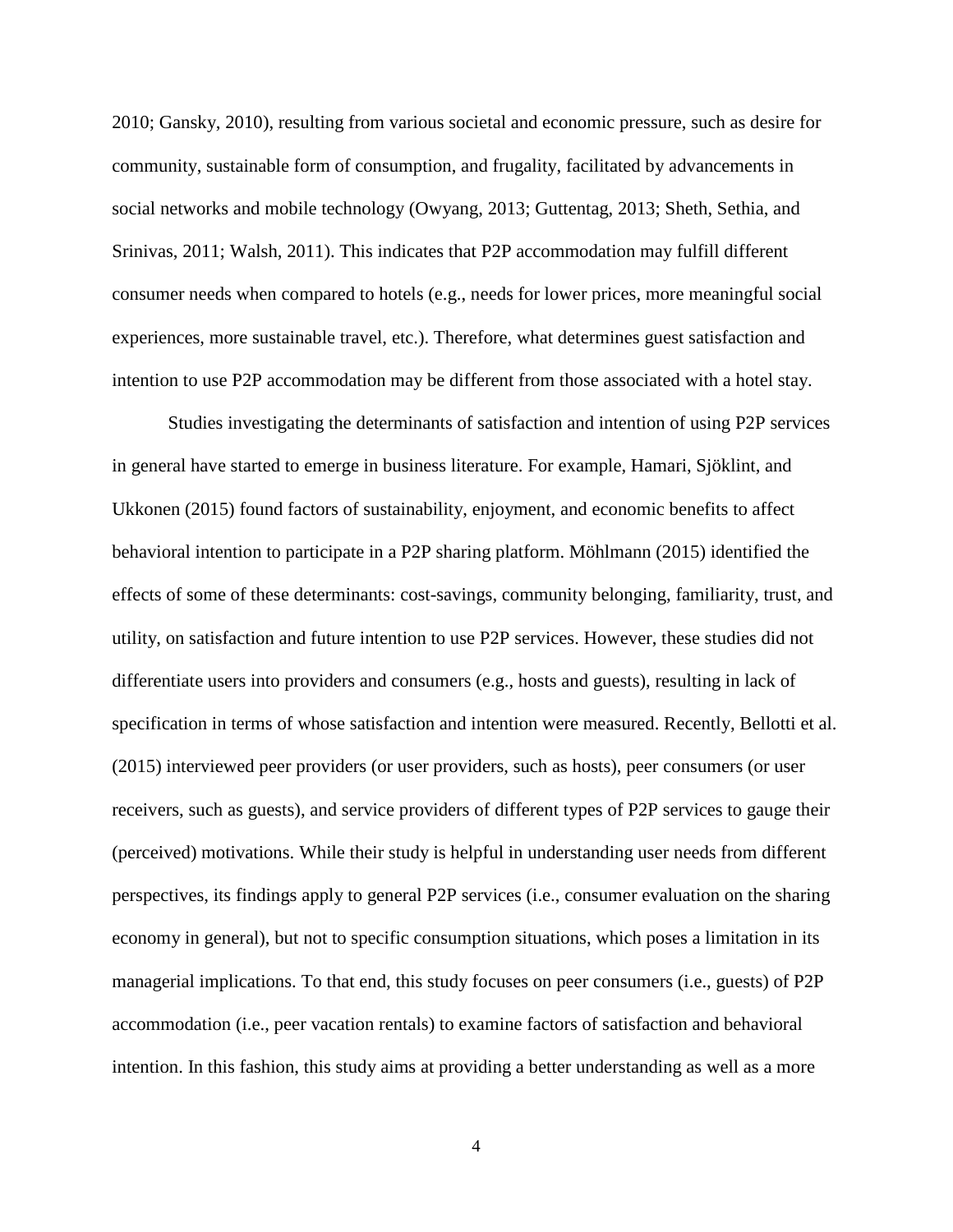focused assessment on the dimensions of consumer needs and behavior associated with P2P accommodation stay.

### **2. Theoretical Foundation**

### **2.1. The Sharing Economy**

While still in its infancy, the sharing economy, also known as the P2P economy (Botsman and Rogers, 2010), collaborative economy, or the mesh (Gansky, 2010), has permeated the society with a new, innovative system that brings together distributed individuals to share underutilized assets among each other (Belk, 2010; 2014; Hellwig et al., 2015; Koopman, Mitchell, and Thierer, 2014). Researchers have started to define the sharing economy from a consumerbehavior perspective, mostly using the term *collaborative consumption* (e.g., Albinsson and Perera, 2012; Belk, 2014). Hamari, Sjöklint, and Ukkonen (2015) offer a formalized definition of collaborative consumption as "a peer-to-peer-based activity of obtaining, giving, or sharing the access to goods and services, coordinated through community-based online services" (p. 3). Further, while Albinsson and Perera (2012) argue that collaborative consumption includes contexts that do not involve monetary exchanges (e.g., bartering, exchanging, and sharing among networked individuals), Belk (2014) suggests that it does involve the sharing of resources for a fee or other compensation, supporting a formalized definition of the sharing economy in the extant literature. In the hospitality sector, online platforms offering the distribution of free, networked hospitality services such as CouchSurfing are included in Albinsson and Perera's research (2012), but excluded from Belk's (2014) definition of collaborative consumption. P2P accommodation rental platforms such as Airbnb and 9flats are defined as collaborative consumption in both.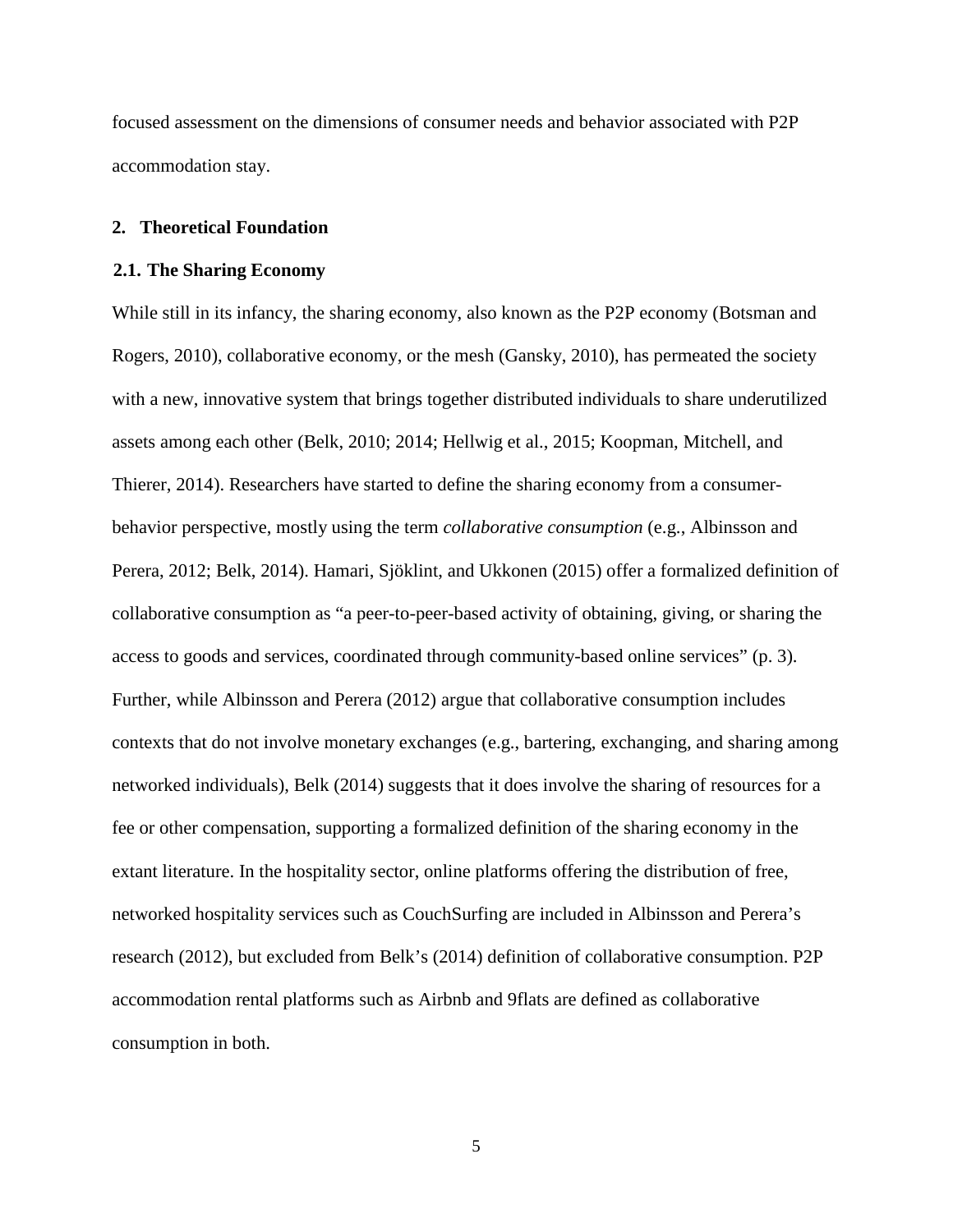Botsman and Rogers (2010) categorize collaborative consumption systems into three types: (1) product service systems, which provide collaborative (no-ownership) usage of products (e.g., car sharing); (2) redistribution markets, which provide redistribution (and reusing) of pre-owned products through swapping and exchange; and (3) collaborative lifestyles, where people with similar interests share and exchange less tangible assets such as skills, time, and money (e.g., P2P lending, crowdfunding) as well as access to idle capacity. They further suggest that the internet and social network technology enables "people to coordinate, scale, and transcend physical boundaries" in activities such as P2P accommodation as part of collaborative lifestyles (Botsman and Rogers, 2010, p. 73). Furthermore, Buczynski (2013) draws the distinction among collaborative consumption schemes based on the "owners" of shared resources. Product service systems, for example, often involve networked consumers' shared resources owned by business entities (e.g., Zipcar). She argues that in P2P schemes, such as P2P accommodation, the shared resources are typically experienced during a direct encounter between peer providers and peer consumers. As a result, even though the sharing scheme involves monetary exchange (i.e., peer consumers pay a fee to experience the shared resources), it resonates with the socioeconomic groundswell (Botsman and Rogers, 2010), where people pool resources together and share them with the community (Buczynski, 2013), instead of a typical business practice. As such, in order to understand consumer behavior associated with P2P accommodation, it is important to consider theories underlying collaborative consumption, which are often rooted in behaviors of online social networks (Botsman and Rogers, 2010).

# **2.2. Determinants of Satisfaction and Intention in P2P Accommodation**

Customer satisfaction is essential to service providers as it leads to positive post-purchase behavior, such as repeat visitation and positive word-of-mouth, and thus assists in retaining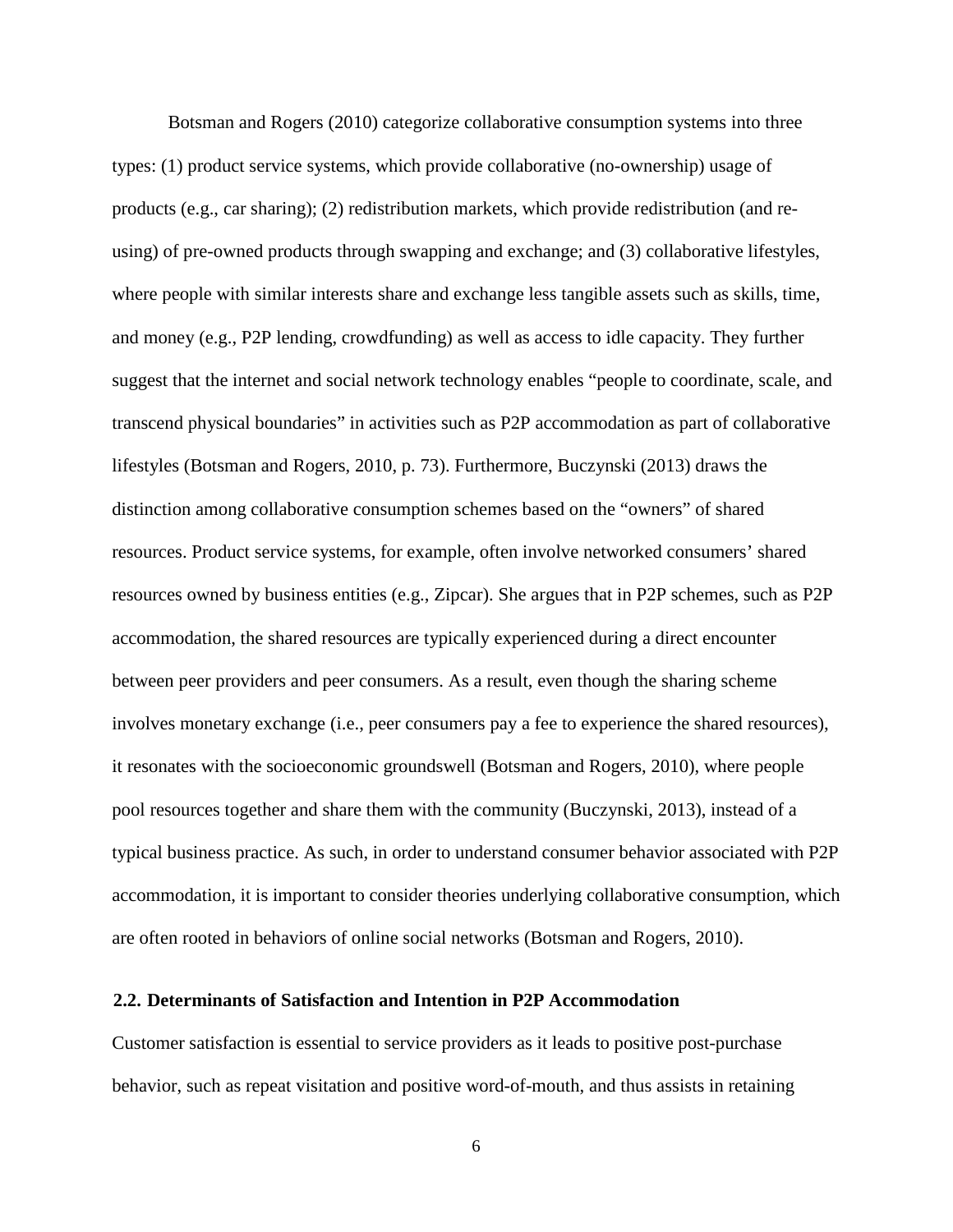customers and increasing sales and profits (Fornell, 1992; Halstead and Page, 1992; Gundersen, Heide, and Olsson, 1996; Su, 2004). Therefore, identifying the service factors that determine guest satisfaction and intention to use P2P accommodation services will aid in a better understanding of collaborative consumption behavior and identifying the pragmatic tasks of improving service quality for P2P accommodation providers. Following its conceptualization in previous studies (Fornell, 1992; Gundersen, Heide, and Olsson, 1996), customer satisfaction is defined in this study as post-consumption evaluative judgment of P2P accommodation services that leads to overall response of the experience.

The extant literature in consumer behavior suggests that consumers make decisions to purchase products and services to satisfy a variety of needs. Correspondingly, participating in collaborative consumption (e.g., renting and lending) can be seen as a satisfier of specific consumer needs. Previous studies on the sharing economy use the lens of social exchange theory (Emerson, 1976; Cook & Rice, 2003) to explain the determinants of satisfaction and intention to participate in collaborative consumption (Bellotti et al., 2015; Kim, Yoon, and Zo, 2015). Social exchange theory suggests the exchange of social and material resources as a fundamental form of human interactions. "Social and material resources will continue to flow if there is a valued return contingent upon it" (Emerson, 1976, p. 359), implying the significant role of reciprocity. This is contrary to the practice of sharing in a conventional sense, which is characterized by the absence of expectation of direct reciprocity (Belk, 2010; Hellwig, 2015). Therefore, it can be suggested that in collaborative consumption (i.e., commercial sharing systems), behavioral intention is contingent upon satisfaction and benefits received (i.e., reciprocal benefits).

In order to explain the different benefits that lead to satisfaction and behavioral intention in collaborative consumption, studies refer to self-determination theory (Deci and Ryan, 1985;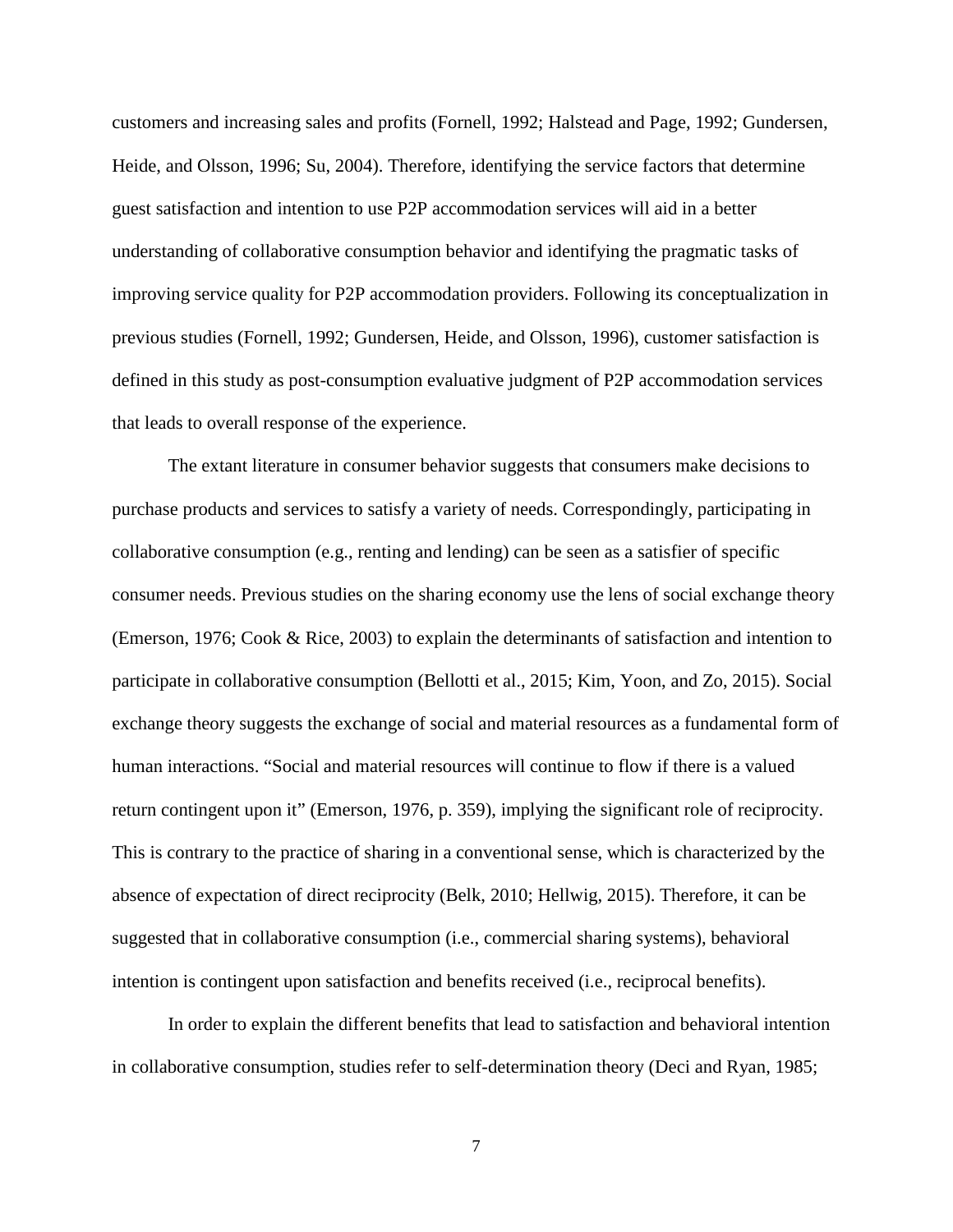2000; Ryan and Deci, 2000), which postulates that human behavior can be explained by intrinsic motivation (i.e., motivation that is based on satisfactions of behaving "for its own sake") and extrinsic motivation (i.e., behavior that is instrumental, which aims toward achieving outcomes outside of the behavior itself), to explain consumer participation in the sharing economy (e.g., Bellotti et al., 2015; Hamari, Sjöklint, and Ukkonen, 2015; Möhlmann, 2015). Indeed, Bellotti et al. (2015) assert that participation in the sharing economy ranges from relying on extrinsic motivations to depending on intrinsic drives. How well P2P accommodation experience performs in fulfilling these benefits leads to guest satisfaction (Möhlmann, 2015). Drawing from Lindenberg (2001), intrinsic motivations associated with a P2P accommodation stay include deriving enjoyment from the experience, resulting from amusement and curiosity (self-interest) (Bellotti et al., 2015), and the internalized value from conforming to norms or ideology (i.e., behaving appropriately). Consumer participation in the sharing economy has been tied to a communal desire to reduce the environmental impacts of (over)consumption (Botsman and Rogers, 2010; Gansky 2010). The increase in sharing, bartering, and other exchanges of idle assets in the society is seen as a wave of social innovation, which is fueled by movement toward sustainability (Porter and Kramer, 2011; Reisch and Thøgersen, 2015; Schor and Fitzmaurice, 2015; Sheth, Sethia, and Srinivas, 2011). It is suggested that through resource redistribution and 'asset-light lifestyle', the sharing economy offers environmental benefits thanks to improved efficiency and reduced waste (Botsman and Rogers, 2010). Participating in collaborative consumption, thus, satisfies consumers' internalized ideology and desire to become active and responsible citizens (i.e., conforming to norms).

Staying in P2P accommodation can also provide extrinsic rewards for consumers. In particular, previous studies suggest monetary benefits as one of the primary drivers of consumer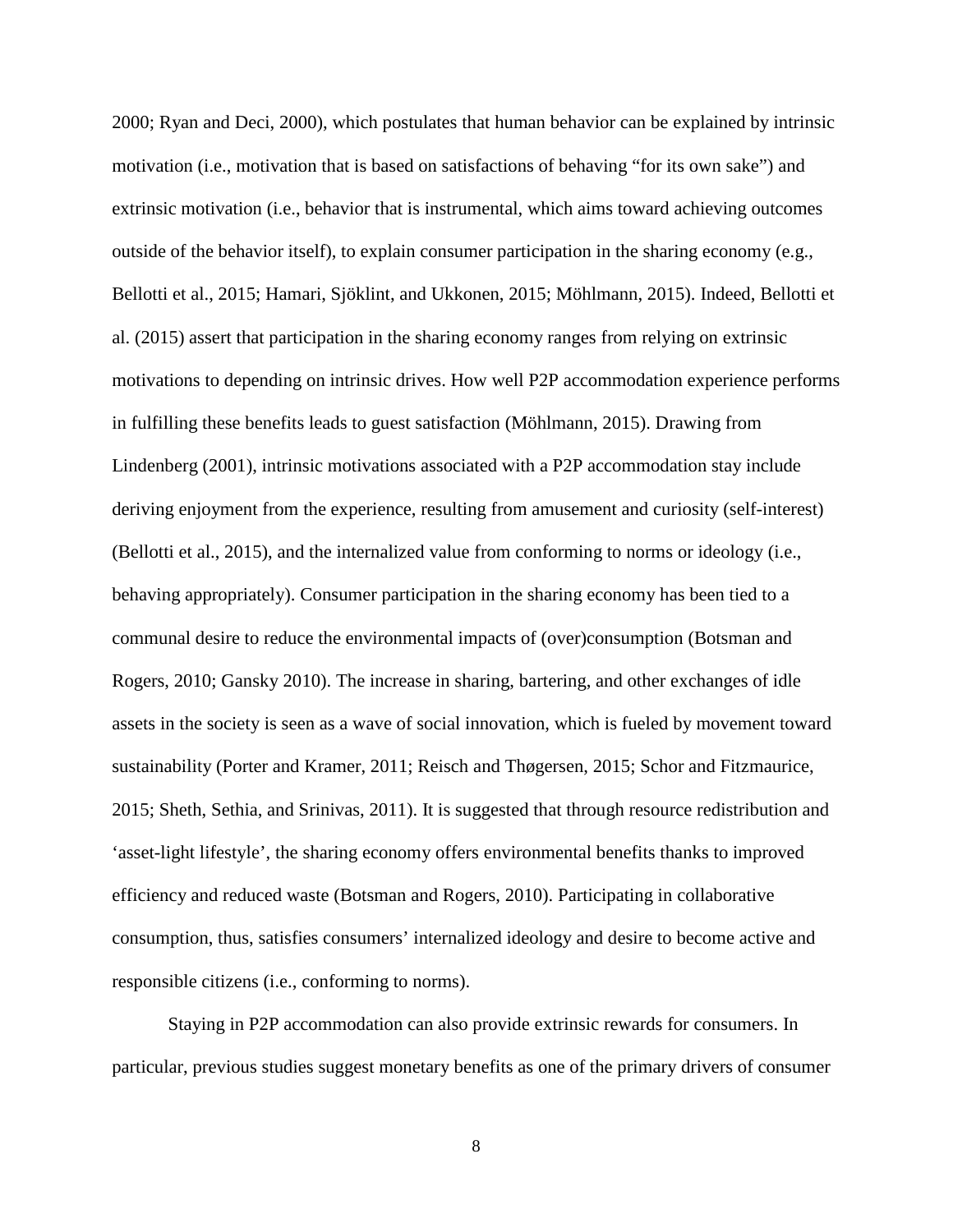participation in the sharing economy (Bellotti et al., 2015; Botsman and Rogers, 2010; Gansky, 2010; Lamberton and Rose, 2012; Möhlmann, 2015). Sacks (2011) asserts that consumers participate in the sharing economy because it allows access to desired products and services at a lower cost, suggesting the extrinsic reward of cost-savings from P2P systems. From the service development and delivery point of view, the sharing economy offer values to consumers by bringing together multiple buyers and sellers and reducing information asymmetry with a built-in online reputation system to make the markets more competitive (Koopman, Mitchell, and Thierer, 2014). As a result, it increases consumer welfare through expansion in a range of product and service choices, better prices, and higher quality services (Koopman, Mitchell and Thierer, 2014; Skift, 2013; Tussyadiah and Pesonen, 2015). Experiencing high-quality, idle resources (e.g., spare rooms or unoccupied houses) at a lower price gives consumers of P2P sharing systems a higher satisfaction. Based on two studies with users of Car2Go and Airbnb (not differentiating between user providers and user receivers), Möhlmann (2015) confirms that cost-savings positively influence satisfaction and intention to use P2P systems again in the future.

Additionally, previous research suggests that collaborative consumption satisfies consumers' social needs, which include desire for socialization (e.g., making new friends, meeting new people, building relationships) and sense of belonging (i.e., being part of a community) (Botsman and Rogers, 2010; Möhlmann, 2015), which are extrinsic motivations. Indeed, previous studies suggest that participants of the sharing economy gain and maintain social relationships as a result of sharing behavior (Belk, 2010; Kim, Yoon, and Zo, 2015) and collaborative consumption satisfies consumers' aspiration to become part of online or offline communities (Möhlmann, 2015). In the case of P2P accommodation, Guttentag (2013) asserts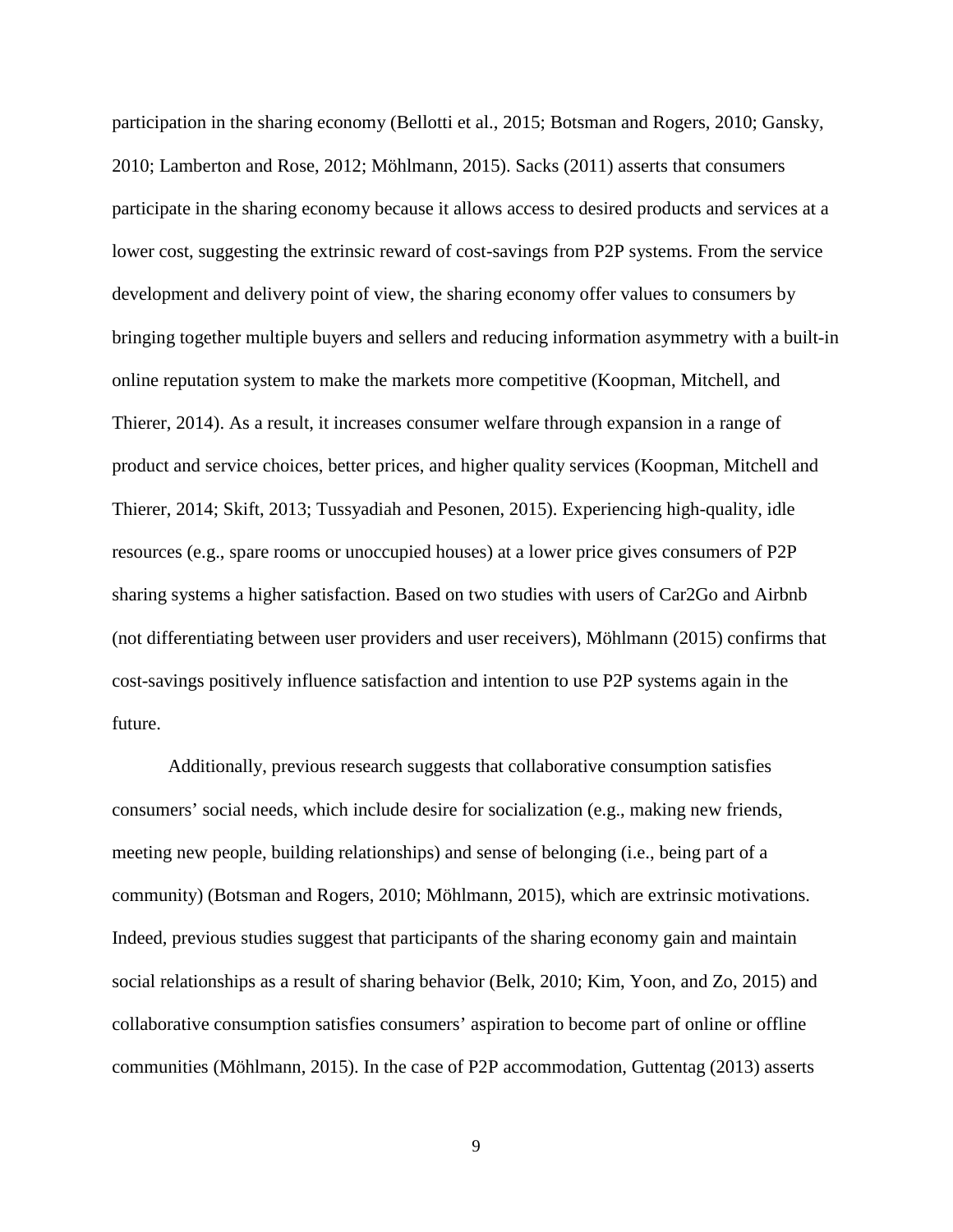that tourists expect social experience from staying with locals, leading to authentic travel experiences. Kim, Yoon, and Zo (2015) further assert that direct interactions with other users in P2P systems (e.g., guest–host interactions in P2P accommodation) eventually facilitates establishing social ties beyond economic exchanges. Therefore, it can be suggested that the attainment of social benefits through staying in P2P accommodation lead to satisfaction and intention to use the P2P system again in the future.

In addition to these benefits, previous studies also found the influence of instrumental factors, such as utility and convenience, on satisfaction and intention to participate in collaborative consumption (Belotti et al., 2015; Möhlmann, 2015). Based on a study among Airbnb users, Möhlmann (2015) suggests that consumers are self-interested users who wish to maximize the utility from using P2P sharing platforms. The growth of the sharing economy demonstrates how market mediation facilitates the attainment of values, including more options for accommodation experiences and access to a variety of home amenities (Skift, 2013), which are instrumental benefits for consumers. Indeed, based on analysis of consumer reviews, Tussyadiah and Zach (2015) found amenities and convenience of location as important attributes for guest evaluation with P2P accommodation. Therefore, it is argued that the benefits from P2P accommodation amenities and location, representing utility and service quality, contribute to guest satisfaction and subsequent behavioral intention to use the services again in the future.

# **2.3. Hypotheses**

Using the perspective of social exchange theory, the principle of reciprocity suggests that behavioral intention is formed when guests perceive the benefits from using P2P accommodation. That is, the various benefits of staying in P2P accommodation are determinants of satisfaction and intention to use P2P accommodation again in the future. Further, self-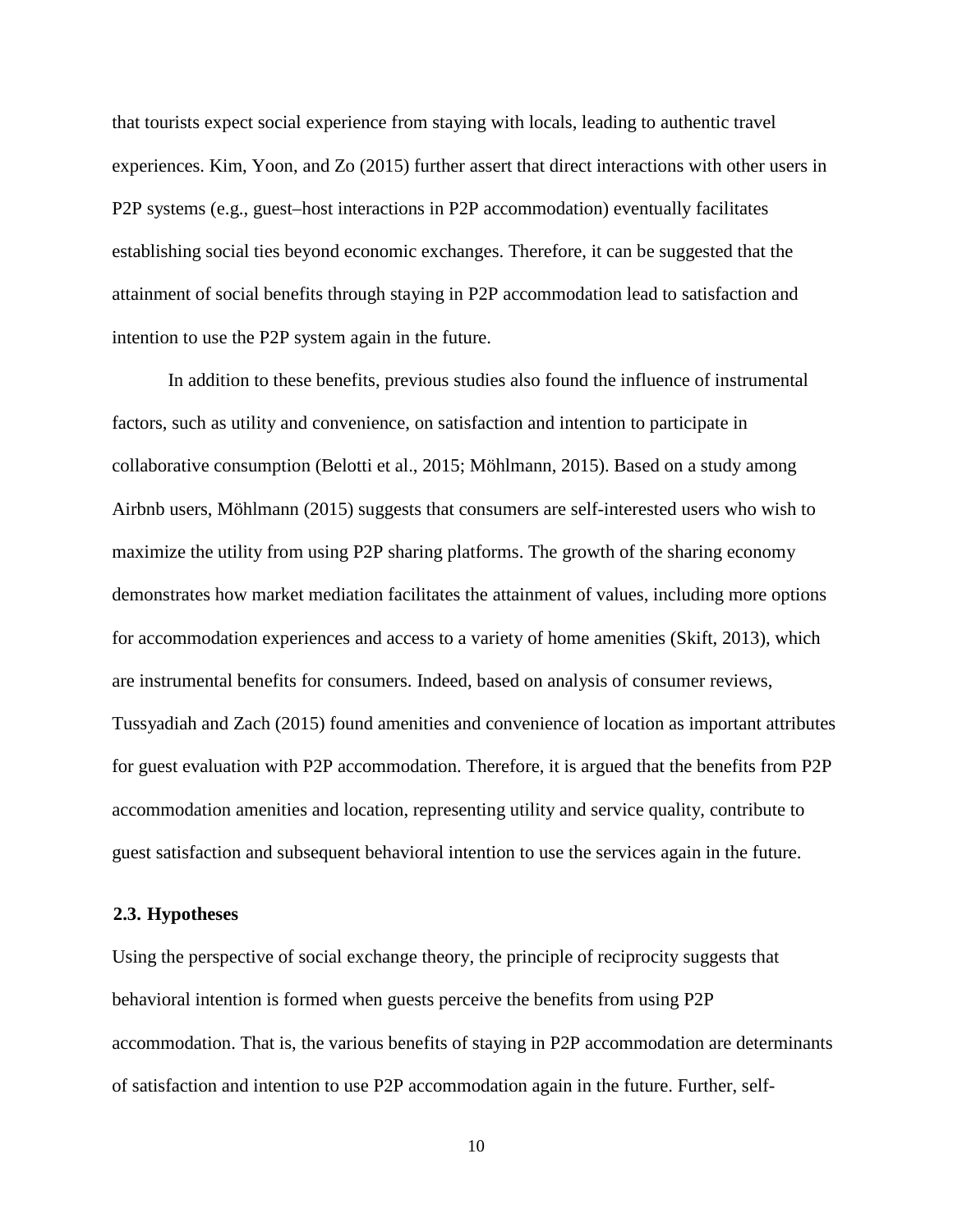determination theory provides a framework to explicate the different benefits sought from a P2P accommodation experience, which reflect consumers' intrinsic and extrinsic motivations. In other words, guests expect internal and external rewards from staying in P2P accommodation, and the attainment of these rewards leads to satisfaction and future intention. In this study, the internal and external rewards are operationalized into enjoyment, social benefits, economic benefits, sustainability, locational benefits, and amenities. These factors reflect returns on consumption and are antecedents of satisfaction and behavioral intention in P2P accommodation.

- H1: *Enjoyment (H1a), Social Benefits (H1b), Economic Benefits (H1c), Sustainability (H1d), Amenities (H1e), and Locational Benefits (H1f) of P2P accommodation have positive effects on Satisfaction of using P2P accommodation.*
- H2: *Enjoyment (H1a), Social Benefits (H1b), Economic Benefits (H1c), Sustainability (H1d), Amenities (H1e), and Locational Benefits (H1f) of P2P accommodation have positive effects on Future Intention to use P2P accommodation.*

For many service businesses, while achieving a higher satisfaction is a goal in itself, customer satisfaction is a means to strategic ends that directly affects profit, namely return intention (Bowen and Chen, 2001; Pizam and Ellis, 1999). As a construct, satisfaction is qualitatively different from future intention (Mittal et al., 2008); the former represents judgment with services, while the latter consists of a behavioral component. The link between satisfaction and return intention has been under examination in countless marketing research studies, suggesting that satisfaction can be a good indication of behavioral intention. Indeed, empirical work has supported the fundamental understanding that customer satisfaction positively influences customer retention (e.g., Anderson and Sullivan, 1993; Mittal and Kamakura, 2001; Oliver,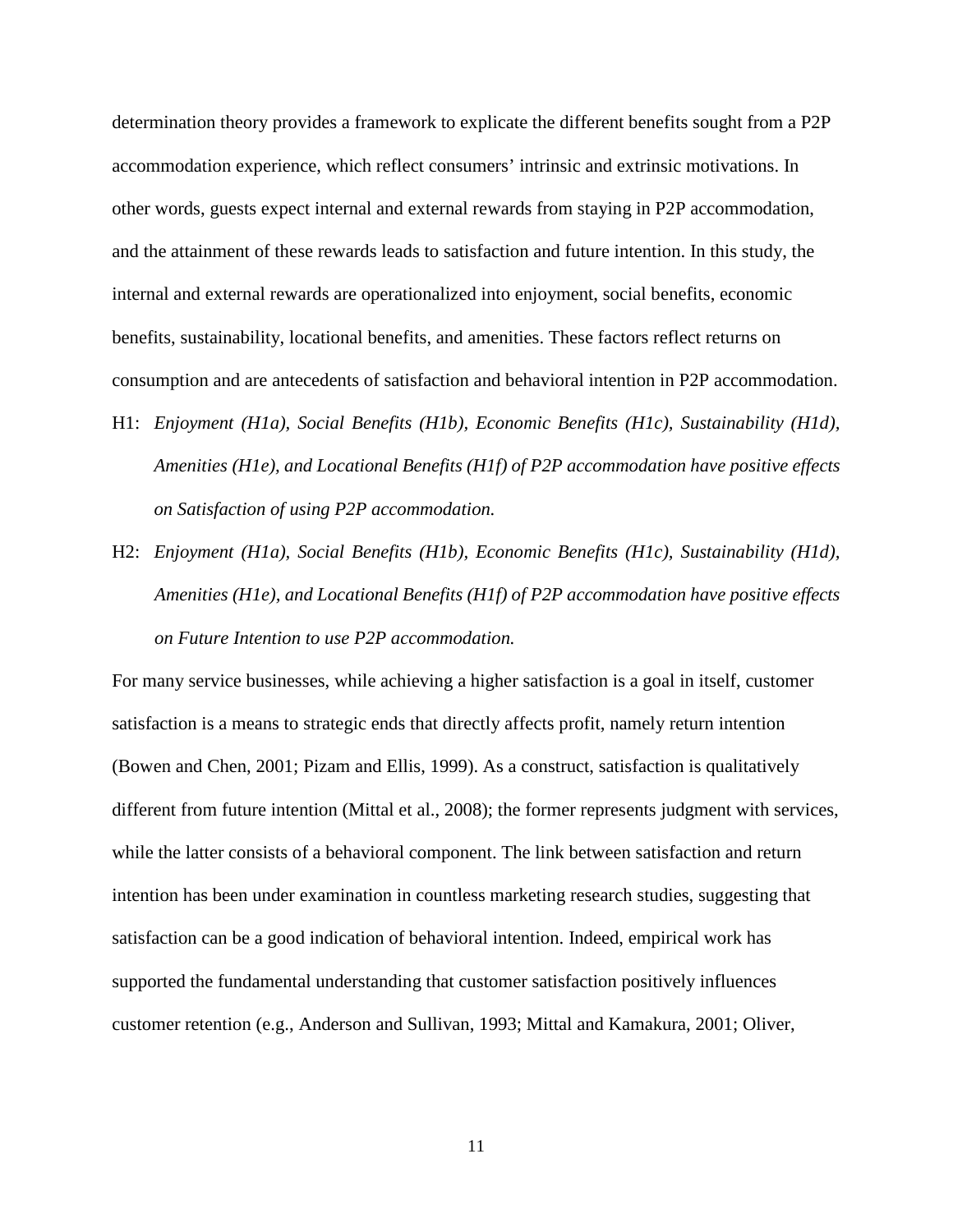1980). Therefore, guest satisfaction is conceptualized in this study as an antecedent of behavioral intention to use P2P accommodation in the future.

H3: *Satisfaction of using P2P accommodation has a positive effect on Future Intention to use P2P accommodation.* 

### **3. Research Method**

#### **3.1. Measurement Scales**

This research applied a deductive approach to operationalize the conceptual model by deriving the measurement items from literature (Hinkin, 1995). Scales measuring the antecedent factors, including enjoyment, social benefits, economic benefits, sustainability, amenities, and locational benefits were generated and derived from previous studies on participation in sharing economy in general and P2P accommodation in particular (e.g., Hamari, Sjöklint, and Ukkonen, 2015; Lamberton and Rose, 2012; Möhlmann, 2015; Tussyadiah, 2015; Tussyadiah and Pesonen, 2015). Items measuring satisfaction and intention were derived from previous studies on the sharing economy and other areas of tourism and hospitality management (Lamberton and Rose, 2012; Möhlmann, 2015). The list of all measurement items used in this study can be found in the Appendix. In order to generate sufficient variance for respondents, these items were expressed in a 5-point Likert-type scale, with strongly disagree (1) – strongly agree (5) anchored statements. First, a pilot study was conducted to test the stability of the factor structure (i.e., if the measurement items consistently load to the construct) and to assess the need to refine the scales. Next, for generalizability and to increase confidence in its construct validity, the scales were administered with independent samples in the main study (Anderson & Gerbing, 1991; Hinkin, 1995).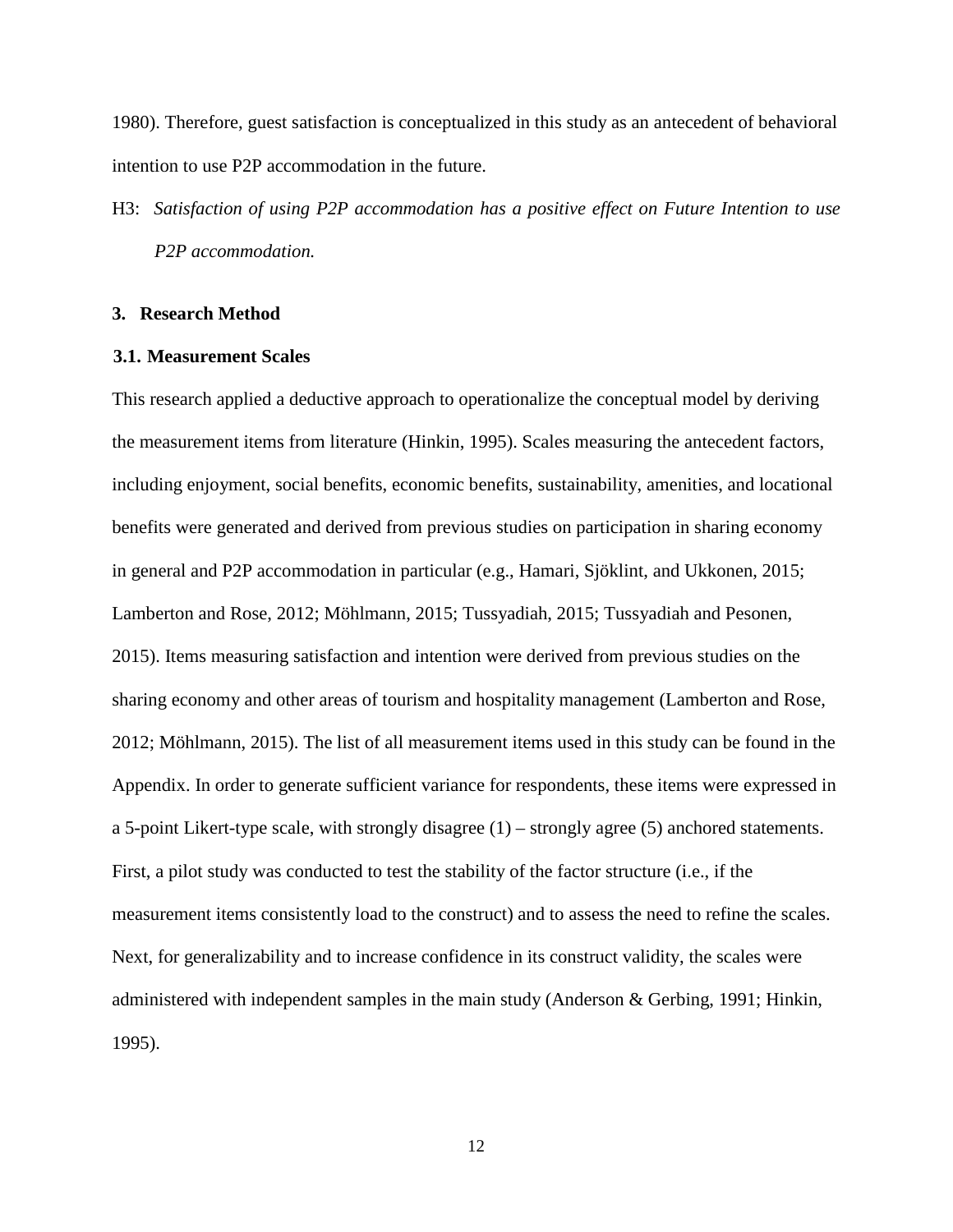## **3.2. The Pilot Study**

The goal of the pilot study was to assess the construct validity and reliability of the scales used to measure the antecedent factors: enjoyment; social benefits; economic benefits; sustainability; amenities; and locational benefits. A questionnaire was distributed via Amazon Mechanical Turk (AMT, mturk.com), a P2P platform for human intelligence task completion (i.e., work marketplace), in September 2014 targeting adults (aged 18 years or older) residing in the United States (US) who have used P2P accommodation within the past six months. In an attempt to capture high-quality responses, the questionnaire was made available only to those with a minimum acceptance rate of 98% on AMT, indicating that they have constantly demonstrated quality work. This data collection effort resulted in 356 responses. All respondents received US\$0.70 in compensation upon completion of the survey (average completion time was 11 minutes). Respondents were 60% male, 51% in the ages of 25 to 34 years, 42% with a 4-year college degree, 52% with annual income of less than \$50,000, with 14% residing in California, and 10% in Florida.

An exploratory factor analysis, using principal component analysis (PCA) with Varimax rotation, was conducted to test if items corresponding to a priori categories correctly load to the antecedent factors. Kaiser-Meyer-Olkin's (KMO) measure of sample adequacy and Bartlett's test of sphericity were used to assess the usefulness of factor analysis. Reliability of the factors was estimated using Cronbach's alpha statistics. As presented in Table 1, six antecedent factors were identified: Social Benefits; Enjoyment; Economic Benefits; Sustainability; Amenities; and Locational Benefits. The six factors significantly explain 78.211% of the total variance in the data. The factor loadings of all items are high (larger than .70) on their respective constructs and low on others. All six constructs demonstrate internal consistency, with Cronbach's Alpha larger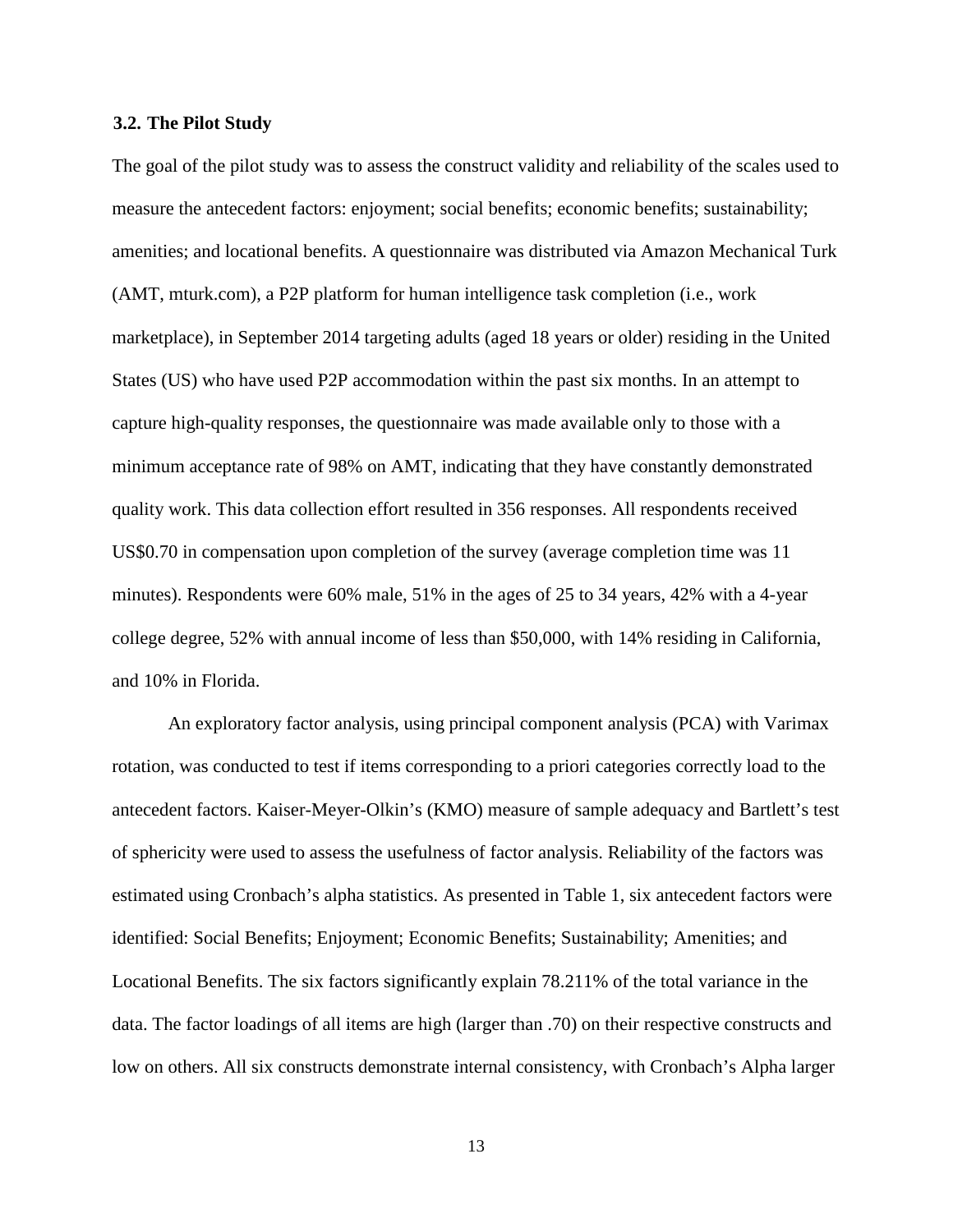than .80. These indicate that the scales demonstrate construct validity and reliability, and,

therefore, were retained in the main study.

| <b>Factor/Items</b>                                                                     | <b>Factor Loading Eigenvalue</b> |       | Percent of      | Cronbach's   |  |  |  |
|-----------------------------------------------------------------------------------------|----------------------------------|-------|-----------------|--------------|--|--|--|
|                                                                                         |                                  |       | <b>Variance</b> | <b>Alpha</b> |  |  |  |
| Social Benefits (SB)                                                                    |                                  | 4.103 | 15.779          | .935         |  |  |  |
| SB1                                                                                     | .758                             |       |                 |              |  |  |  |
| SB <sub>2</sub>                                                                         | .834                             |       |                 |              |  |  |  |
| SB <sub>3</sub>                                                                         | .862                             |       |                 |              |  |  |  |
| SB4                                                                                     | .787                             |       |                 |              |  |  |  |
| SB <sub>5</sub>                                                                         | .876                             |       |                 |              |  |  |  |
| Enjoyment (EN)                                                                          |                                  | 3.637 | 13.873          | .914         |  |  |  |
| EN1                                                                                     | .806                             |       |                 |              |  |  |  |
| EN <sub>2</sub>                                                                         | .718                             |       |                 |              |  |  |  |
| EN3                                                                                     | .682                             |       |                 |              |  |  |  |
| EN4                                                                                     | .806                             |       |                 |              |  |  |  |
| EN <sub>5</sub>                                                                         | .765                             |       |                 |              |  |  |  |
| Economic Benefits (EB)                                                                  |                                  | 3.354 | 12.899          | .919         |  |  |  |
| EB1                                                                                     | .885                             |       |                 |              |  |  |  |
| EB <sub>2</sub>                                                                         | .881                             |       |                 |              |  |  |  |
| EB3                                                                                     | .855                             |       |                 |              |  |  |  |
| EB4                                                                                     | .837                             |       |                 |              |  |  |  |
| Sustainability (SUS)                                                                    |                                  | 3.314 | 12.744          | .927         |  |  |  |
| SUS1                                                                                    | .759                             |       |                 |              |  |  |  |
| SUS <sub>2</sub>                                                                        | .848                             |       |                 |              |  |  |  |
| SUS3                                                                                    | .865                             |       |                 |              |  |  |  |
| SUS4                                                                                    | .849                             |       |                 |              |  |  |  |
| Amenities (AM)                                                                          |                                  | 3.078 | 11.840          | .892         |  |  |  |
| AM1                                                                                     | .815                             |       |                 |              |  |  |  |
| AM2                                                                                     | .822                             |       |                 |              |  |  |  |
| AM3                                                                                     | .707                             |       |                 |              |  |  |  |
| AM4                                                                                     | .829                             |       |                 |              |  |  |  |
| Locational Benefits (LB)                                                                |                                  | 2.880 | 11.076          | .865         |  |  |  |
| LB1                                                                                     | .713                             |       |                 |              |  |  |  |
| LB <sub>2</sub>                                                                         | .800                             |       |                 |              |  |  |  |
| LB3                                                                                     | .793                             |       |                 |              |  |  |  |
| LB4                                                                                     | .761                             |       |                 |              |  |  |  |
| $N = 356$ ; KMO = .914; Bartlett's test: $\chi^2 = 8546.674$ ; $df = 325$ ; sig. = .000 |                                  |       |                 |              |  |  |  |

**Table 1. Exploratory Factor Analysis of Antecedent Factors (Pilot Study)**

# **3.3. The Main Study**

In order to test the hypotheses, a questionnaire was distributed via AMT in June 2015 to capture responses from adult travelers residing in the US who had used P2P accommodation within the past six months, applying the same selection criteria (i.e., users with a minimum of 98%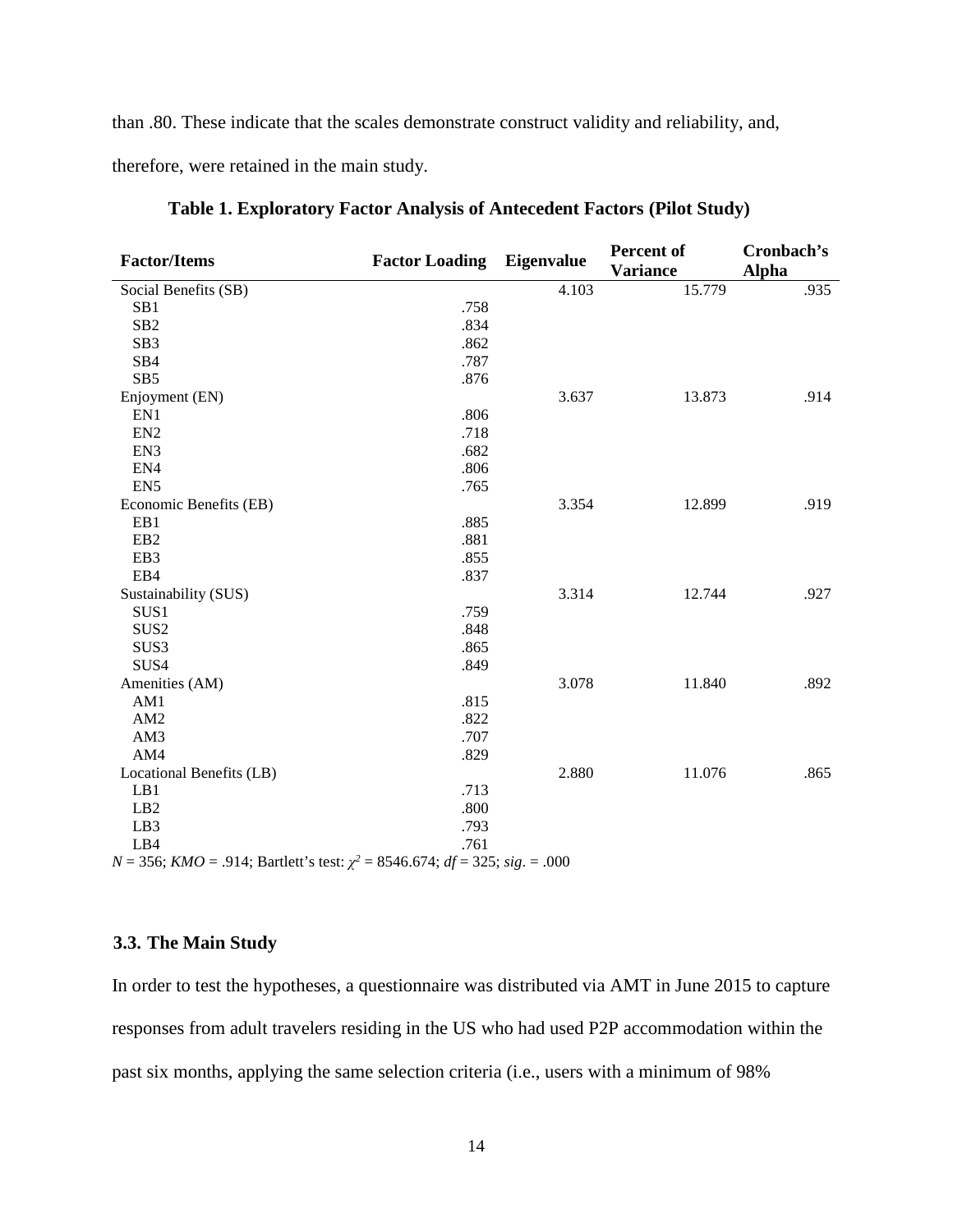acceptance rate). All respondents received US\$0.75 in compensation upon completion of the survey (average completion time was 12 minutes). This effort resulted in 656 responses. In order to ensure that the main study captured independent samples (different from the pilot study), participants who responded to the pilot study were excluded. As a result, 644 responses were included for hypothesis testing. The demographic characteristics of respondents are presented in Table 2. In summary, 55% of respondents are male, 53% between the ages of 25 to 34 years, 43% with a bachelor's degree, and 51% with annual income lower than US\$50,000. Among the top three states of residence are California (14.60%), Florida (8.50%), and New York (6.70%). These demographic characteristics are similar to those captured in the pilot study, except this one had a more balanced gender proportion.

The behavioral characteristics of respondents associated with travel and peer sharing are presented in Table 3. The majority of respondents reported traveling more than once a year for leisure, with 48% traveling two to three times a year and 20% traveling more than three times a year. About half of respondents who travel for business do so more than once a year. Respondents reported using P2P accommodation for both leisure and business trips. A majority of users have stayed in a P2P accommodation more than once (about 74%) for leisure. About 65% of those who traveled for business also used P2P accommodation at least twice. In terms of length of stay, only about 24% of respondents used P2P accommodation for a short stay (one or two nights) for leisure, while a larger percentage (39%) of those who travel for business did. The majority of respondents who stayed in a P2P accommodation for both leisure and business trips stayed three nights or longer.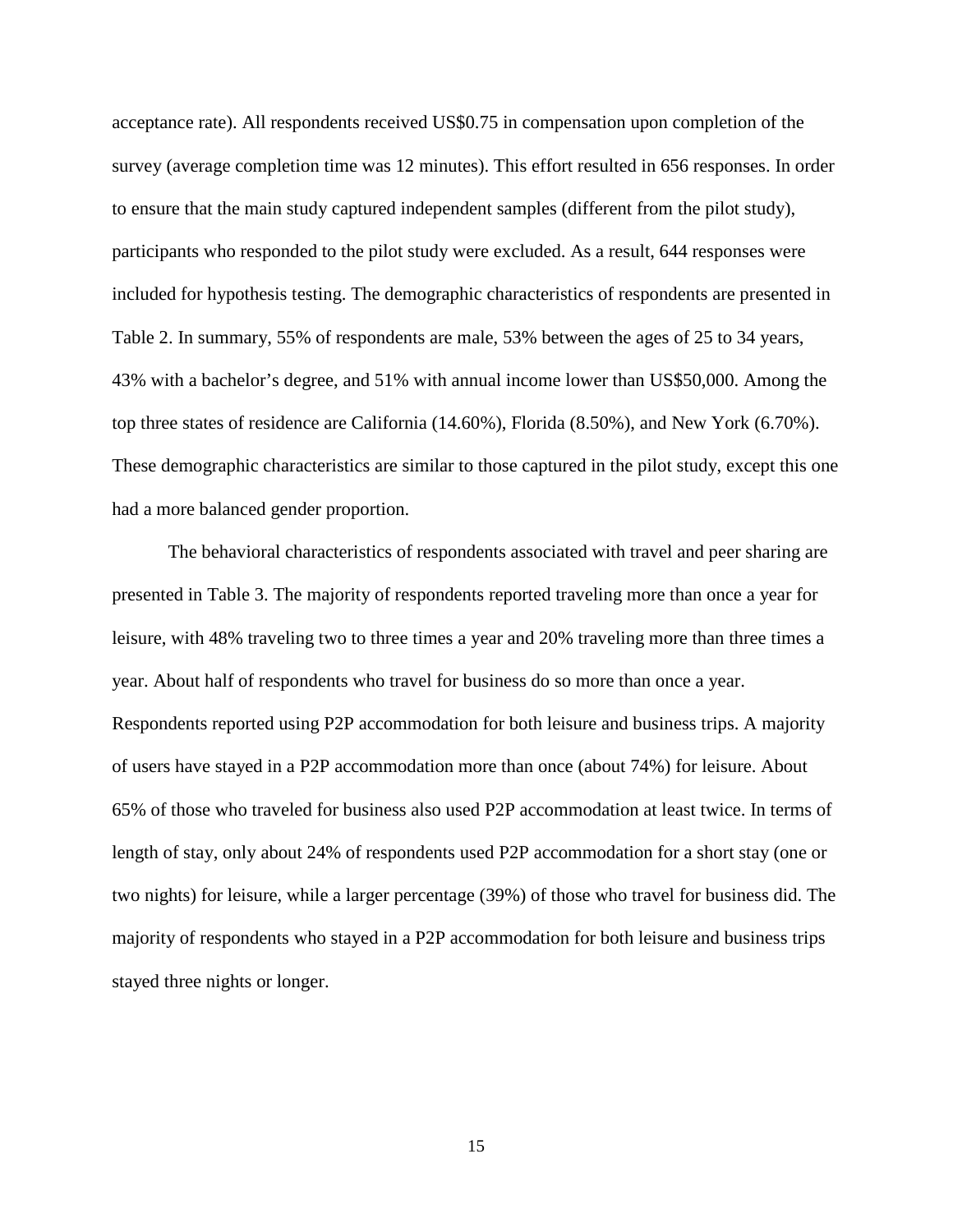| <b>Characteristics</b>                                                                                                                                                                                                                                                                                                                                                                                                                                    | N   | $\%$ | <b>Characteristics</b> | N  | $\frac{6}{10}$ |
|-----------------------------------------------------------------------------------------------------------------------------------------------------------------------------------------------------------------------------------------------------------------------------------------------------------------------------------------------------------------------------------------------------------------------------------------------------------|-----|------|------------------------|----|----------------|
| Gender                                                                                                                                                                                                                                                                                                                                                                                                                                                    |     |      | <i>Income</i>          |    |                |
| Male                                                                                                                                                                                                                                                                                                                                                                                                                                                      | 364 | 55.5 | under \$20,000         | 85 | 13.0           |
| Female                                                                                                                                                                                                                                                                                                                                                                                                                                                    | 292 | 44.5 | 20,000-29,999          | 73 | 11.1           |
|                                                                                                                                                                                                                                                                                                                                                                                                                                                           |     |      | 30,000-39,999          | 90 | 13.7           |
| Age                                                                                                                                                                                                                                                                                                                                                                                                                                                       |     |      | 40,000-49,999          | 88 | 13.4           |
| 18 to 24 years                                                                                                                                                                                                                                                                                                                                                                                                                                            | 159 | 24.3 | 50,000-59,999          | 78 | 11.9           |
| 25 to 34 years                                                                                                                                                                                                                                                                                                                                                                                                                                            | 348 | 53.2 | 60,000-69,999          | 58 | 8.9            |
| 35 to 44 years                                                                                                                                                                                                                                                                                                                                                                                                                                            | 98  | 15.0 | 70,000-79,999          | 43 | 6.6            |
| 45 to 54 years                                                                                                                                                                                                                                                                                                                                                                                                                                            | 36  | 5.5  | 80,000-89,999          | 27 | 4.1            |
| 55 to 64 years                                                                                                                                                                                                                                                                                                                                                                                                                                            | 13  | 2.0  | 90,000-99,999          | 25 | 3.8            |
|                                                                                                                                                                                                                                                                                                                                                                                                                                                           |     |      | 100,000-109,999        | 29 | 4.4            |
| Education                                                                                                                                                                                                                                                                                                                                                                                                                                                 |     |      | 110,000-119,999        | 11 | 1.7            |
| High School/GED                                                                                                                                                                                                                                                                                                                                                                                                                                           | 43  | 6.6  | $120,000$ or higher    | 48 | 7.3            |
| Some College                                                                                                                                                                                                                                                                                                                                                                                                                                              | 182 | 27.8 |                        |    |                |
| 2-year College Degree                                                                                                                                                                                                                                                                                                                                                                                                                                     | 65  | 9.9  | Top Residence (States) |    |                |
| 4-year College Degree                                                                                                                                                                                                                                                                                                                                                                                                                                     | 282 | 43.1 | California             | 96 | 14.6           |
| Master's Degree                                                                                                                                                                                                                                                                                                                                                                                                                                           | 68  | 10.4 | Florida                | 56 | 8.5            |
| <b>Doctoral Degree</b>                                                                                                                                                                                                                                                                                                                                                                                                                                    | 3   | .5   | New York               | 44 | 6.7            |
| Professional Degree (JD, MD)                                                                                                                                                                                                                                                                                                                                                                                                                              | 12  | 1.8  |                        |    |                |
| $CED = C_{\text{univ}} + D_{\text{univ}} + D_{\text{univ}} + D_{\text{univ}} + D_{\text{univ}} + D_{\text{univ}} + D_{\text{univ}} + D_{\text{univ}} + D_{\text{univ}} + D_{\text{univ}} + D_{\text{univ}} + D_{\text{univ}} + D_{\text{univ}} + D_{\text{univ}} + D_{\text{univ}} + D_{\text{univ}} + D_{\text{univ}} + D_{\text{univ}} + D_{\text{univ}} + D_{\text{univ}} + D_{\text{univ}} + D_{\text{univ}} + D_{\text{univ}} + D_{\text{univ}} + D$ |     |      |                        |    |                |

# **Table 2. Demographic Characteristics of Respondents**

 $GED = General Education: JD = Juris Doctor: MD = Medical Doctor.$ 

Respondents were also asked about the type of property they have stayed in, allowing for multiple selections. Fewer than 47% of the respondents reported staying in a private room, while 55% stayed in an entire home or apartment, and 10% stayed in a shared room. In terms of P2P accommodation platforms, 76% of respondents reported using Airbnb, while 17% used HomeAway. Other platforms, including Roomorama and 9flats, were reported by a small percentage of respondents. In order to better understand the extent of familiarity and experience with commercial sharing systems in general, respondents were also asked about their participation in other P2P platforms. About 60% of respondents reported participation in ride sharing platforms (e.g., Uber, Lyft) and 59% participated in crowdfunding platforms (e.g., Kickstarter, GoFundMe). As members of AMT, all respondents are participants of a P2P work marketplace. However, 25% of them also indicated participation in other peer marketplaces for work. Other platforms include P2P money lending, bike sharing, and co-working spaces. Based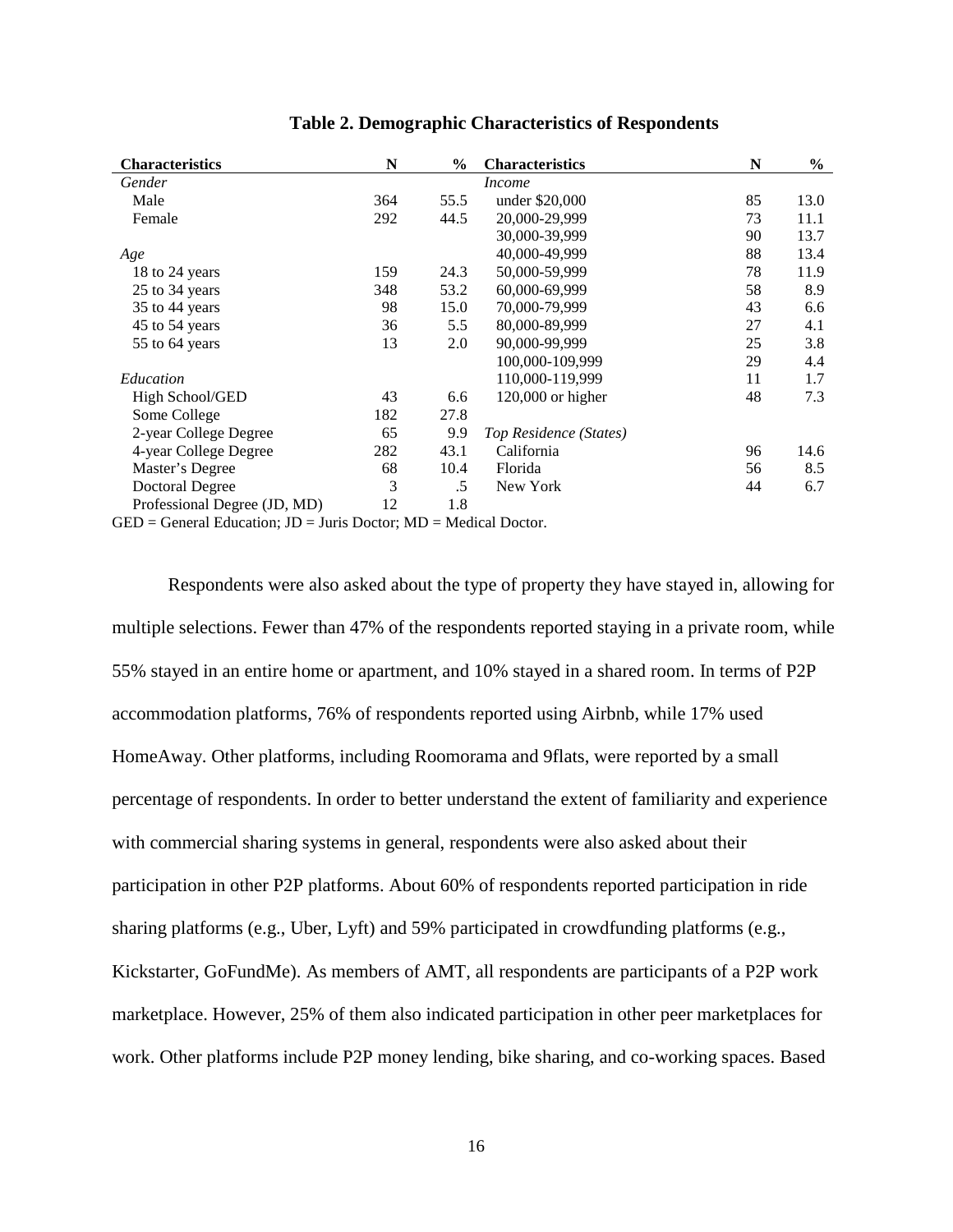on these data, it can be suggested that respondents are familiar and have substantial experience with collaborative consumption systems.

| <b>Characteristics</b>      | N   | $\frac{6}{9}$ | <b>Characteristics</b>            |     | $\%$   |
|-----------------------------|-----|---------------|-----------------------------------|-----|--------|
| Travel Frequency            |     |               | P2P Accommodation: Frequency      |     |        |
| Leisure Travel              |     |               | Leisure Travel                    |     |        |
| About once every other year | 41  | 6.3           | Once                              | 166 | 25.5   |
| About once a year           | 165 | 25.2          | $2 - 5$ times                     | 423 | 65.0   |
| 2 - 3 times a year          | 312 | 47.7          | $6 - 10$ times                    | 46  | 7.1    |
| More than 3 times a year    | 134 | 20.5          | More than 10 times                | 16  | 2.5    |
| <b>Business Travel</b>      |     |               | <b>Business Travel</b>            |     |        |
| About once every other year | 68  | 11.3          | Once                              | 67  | 35.3   |
| About once a year           | 115 | 30.9          | $2 - 5$ times                     | 102 | 53.9   |
| 2 - 3 times a year          | 124 | 33.3          | $6 - 10$ times                    | 15  | 7.9    |
| More than 3 times a year    | 65  | 17.5          | More than 10 times                | 6   | 3.2    |
| P2P Accommodation: Platform |     |               | P2P Accommodation: Length of Stay |     |        |
| Airbnb                      | 501 | 76.4          | Leisure Travel                    |     |        |
| Home Away                   | 113 | 17.2          | $1 - 2$ nights<br>159             |     | 24.4   |
| Roomorama                   | 26  | 4.0           | $3$ nights $-1$ week<br>393       |     | 60.4   |
| 9flats                      | 12  | 1.8           | $1 - 2$ weeks                     | 88  | 13.5   |
| Other                       | 52  | 7.9           | More than 2 weeks                 | 10  | 1.5    |
|                             |     |               | <b>Business Travel</b>            |     |        |
| Other P2P Platform          |     |               | $1 - 2$ nights                    | 74  | 38.9   |
| P2P (car) ride sharing      | 393 | 59.9          | $3$ nights $-1$ week              | 92  | 48.4   |
| Crowdfunding                | 387 | 59.0          | $1 - 2$ weeks                     | 23  | 12.1   |
| P2P work marketplace        | 164 | 25.0          | More than 2 weeks                 | 1   | $.5\,$ |
| P2P money lending           | 78  | 11.9          |                                   |     |        |
| P2P bike sharing            | 52  | 7.9           | P2P Accommodation: Property Type  |     |        |
| Co-working space            | 45  | 6.9           | Shared room                       | 67  | 10.2   |
|                             |     |               | Private room                      | 307 | 46.8   |
|                             |     |               | Entire home/apartment             | 363 | 55.3   |

# **Table 3. Behavioral Characteristics of Respondents**

Data analysis was conducted following Anderson and Gerbing's (1988) two-step approach, which includes: (1) testing the adequacy of the measurement model with a confirmatory factor analysis and (2) assessing the adequacy of the structural model for hypotheses testing. For the first step, several goodness-of-fit criteria were consulted to test how measurement items are associated with the latent variables. These include a value of .90 or higher for comparative fit index (CFI) and the Tucker-Lewis index (TLI), up to .80 for root mean square error of approximation (RSMEA) and up to .60 for standardized root mean square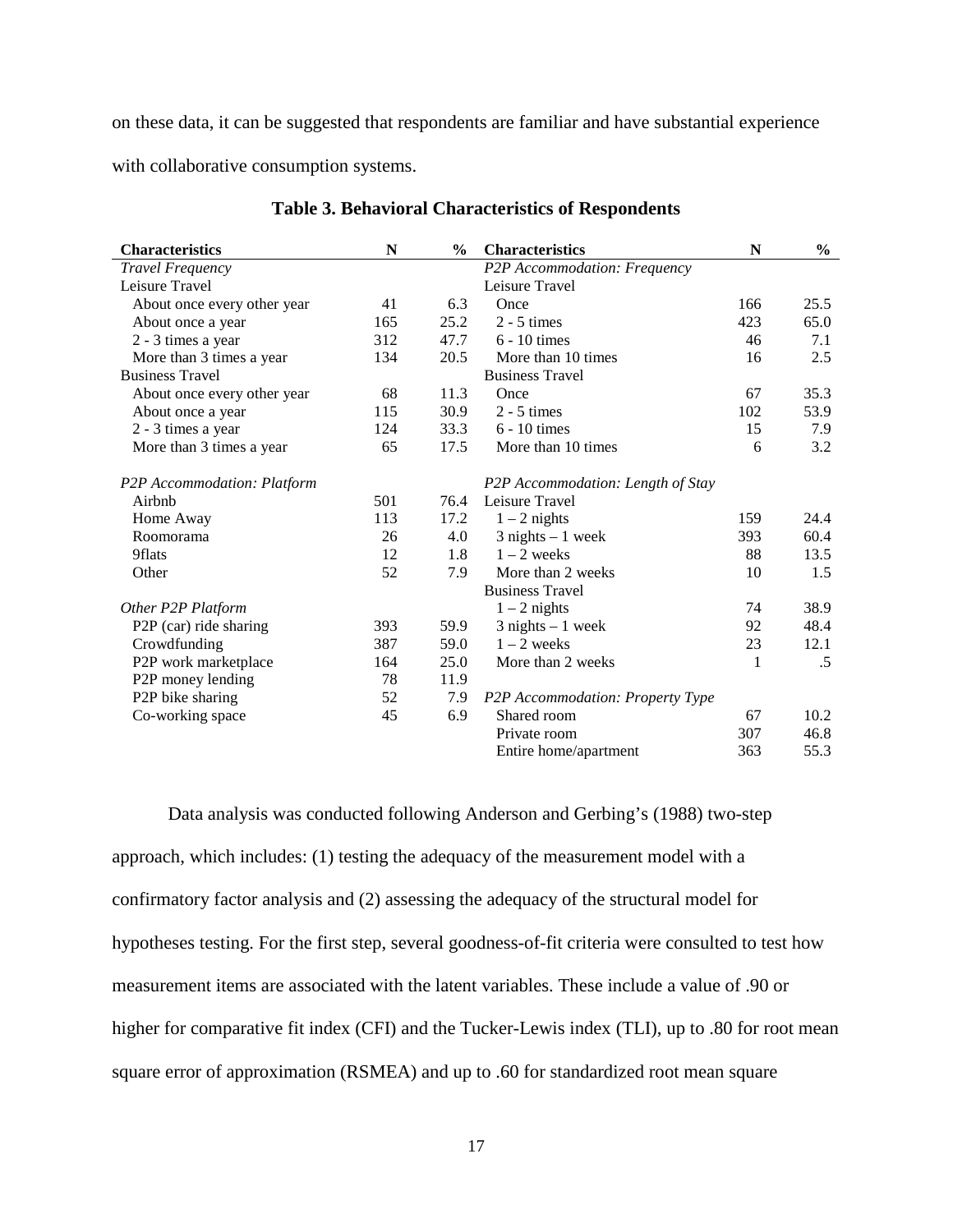residual (SRMR) to indicate acceptable model fit (Bagozzi and Yi, 1988; Hu and Bentler, 1999; MacCallum, Browne, and Sugawara, 1996). Additionally, several criteria for construct validity were used, including factor loadings (.70 or higher), average variance extracted (AVE) value indicating convergence validity (.50 or higher), AVE values higher than the squared interconstruct correlations, and construct reliability (CR) value indicating discriminant validity (.70 or higher).

Because responses were collected from the same population using the same method of data collection, it is important to assess the potential errors due to common method bias. In order to estimate the effects of common method bias, Harman's single factor test was performed. The test assumes that the presence of common method variance is indicated by the emergence of a single factor accounting for the majority of covariance among measures (Podsakoff et al., 2003). The test was performed by constraining the number of factors into one with unrotated PCA and estimating if the total variance of the single factor is below the cut-off value of 50% (Vance et al., 2008). The result showed that the common factor explains only 33.149% of variance (Eigenvalue of 8.950), which is lower than the cut-off value, suggesting no indication of common method variance.

# **4. Research Findings**

Several model fit indices were consulted to test the adequacy of the measurement model produced in the main study (see Table 4). Composite reliability (CR) scores of all constructs are above .70 (Chin, 1998); average variance extracted (AVE) scores are above the cutoff point of .50, indicating convergent validity (Fornell and Larcker, 1981). All factor loadings are above .60 and the square roots of AVE are greater than any correlations between the associated construct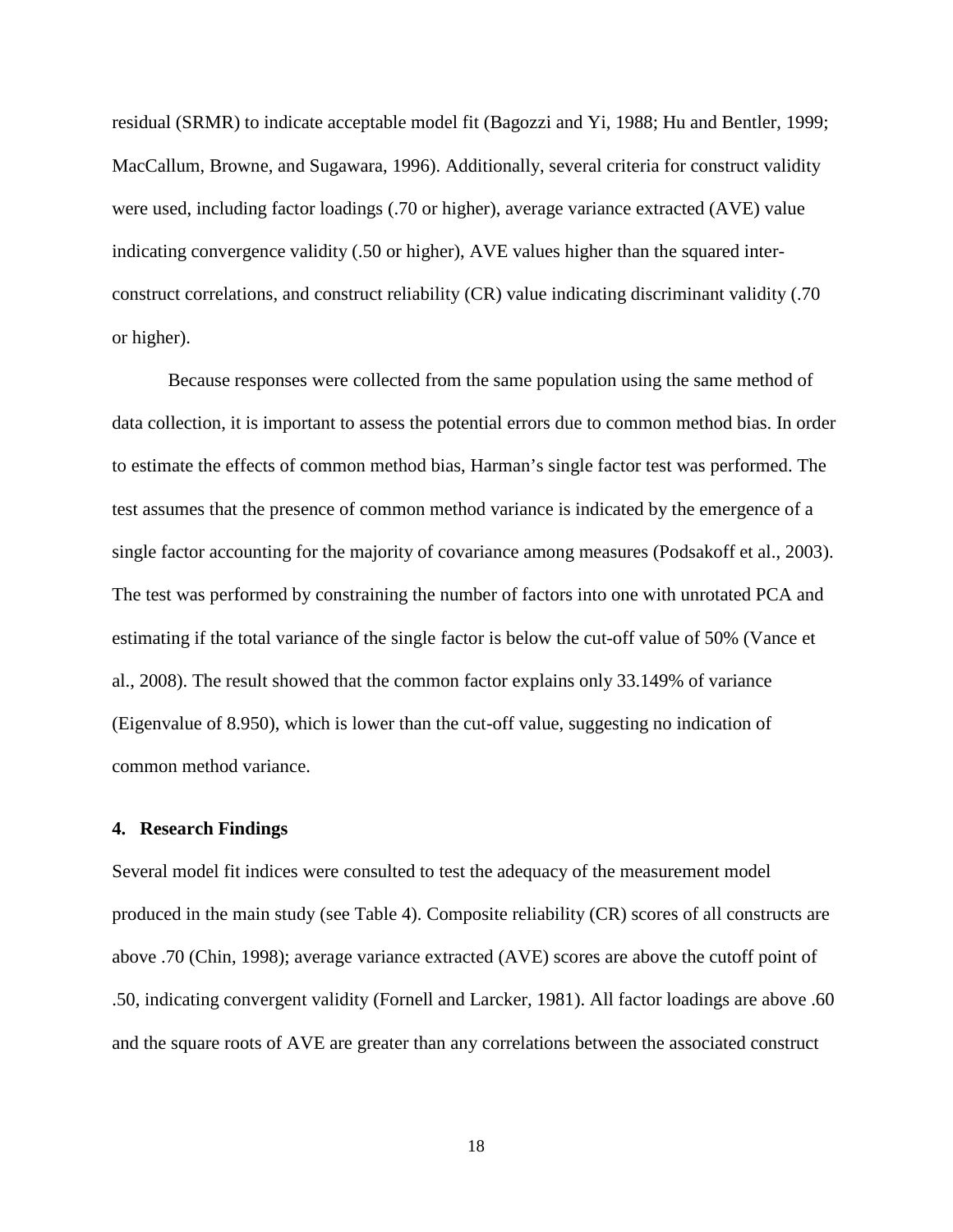and other constructs, suggesting discriminant validity (Chin, 1998). The goodness-of-fit indices demonstrate a good model fit (i.e.,  $CFI = .92$ ,  $TLI = .91$ ,  $RMSEA = .06$ ,  $SRMR = .05$ ).

| Factors/                 | Factor  |            |      |                        |      |      | <b>Correlation Matrix (SQRT of AVE)</b> |      |      |           |      |
|--------------------------|---------|------------|------|------------------------|------|------|-----------------------------------------|------|------|-----------|------|
| <b>Items</b>             | Loading | <b>AVE</b> | CR   | $\mathbf{S}\mathbf{B}$ | EN   | EB   | <b>SUS</b>                              | AM   | LВ   | <b>SA</b> | FI   |
| Social Benefits (SB)     |         | .641       | .898 | .801                   |      |      |                                         |      |      |           |      |
| $SB \rightarrow SB1$     | .676    |            |      |                        |      |      |                                         |      |      |           |      |
| $SB \rightarrow SB2$     | .830    |            |      |                        |      |      |                                         |      |      |           |      |
| $SB \rightarrow SB3$     | .817    |            |      |                        |      |      |                                         |      |      |           |      |
| $SB \rightarrow SB4$     | .773    |            |      |                        |      |      |                                         |      |      |           |      |
| $SB \rightarrow SB5$     | .890    |            |      |                        |      |      |                                         |      |      |           |      |
| Enjoyment (EN)           |         | .603       | .883 | .499                   | .777 |      |                                         |      |      |           |      |
| $EN \rightarrow EN1$     | .857    |            |      |                        |      |      |                                         |      |      |           |      |
| $EN \rightarrow EN2$     | .679    |            |      |                        |      |      |                                         |      |      |           |      |
| $EN \rightarrow EN3$     | .667    |            |      |                        |      |      |                                         |      |      |           |      |
| $EN \rightarrow EN4$     | .839    |            |      |                        |      |      |                                         |      |      |           |      |
| $EN \rightarrow EN5$     | .820    |            |      |                        |      |      |                                         |      |      |           |      |
| Economic Benefits (EB)   |         | .699       | .903 | .356                   | .408 | .836 |                                         |      |      |           |      |
| $EB \rightarrow EB1$     | .868    |            |      |                        |      |      |                                         |      |      |           |      |
| $EB \rightarrow EB2$     | .879    |            |      |                        |      |      |                                         |      |      |           |      |
| $EB \rightarrow EB3$     | .817    |            |      |                        |      |      |                                         |      |      |           |      |
| $EB \rightarrow EB4$     | .776    |            |      |                        |      |      |                                         |      |      |           |      |
| Sustainability (SU)      |         | .616       | .865 | .402                   | .357 | .239 | .785                                    |      |      |           |      |
| $SU \rightarrow SU1$     | .679    |            |      |                        |      |      |                                         |      |      |           |      |
| $SU \rightarrow SU2$     | .827    |            |      |                        |      |      |                                         |      |      |           |      |
| $SU \rightarrow SU3$     | .821    |            |      |                        |      |      |                                         |      |      |           |      |
| $SU \rightarrow SU4$     | .804    |            |      |                        |      |      |                                         |      |      |           |      |
| Amenities (AM)           |         | .559       | .835 | .271                   | .572 | .233 | .263                                    | .748 |      |           |      |
| $AM \rightarrow AM1$     | .796    |            |      |                        |      |      |                                         |      |      |           |      |
| $AM \rightarrow AM2$     | .762    |            |      |                        |      |      |                                         |      |      |           |      |
| $AM \rightarrow AM3$     | .687    |            |      |                        |      |      |                                         |      |      |           |      |
| $AM \rightarrow AM4$     | .742    |            |      |                        |      |      |                                         |      |      |           |      |
| Locational Benefits (LB) |         | .556       | .785 | .250                   | .389 | .179 | .299                                    | .495 | .746 |           |      |
| $LB \rightarrow LB2$     | .842    |            |      |                        |      |      |                                         |      |      |           |      |
| $LB \rightarrow LB3$     | .806    |            |      |                        |      |      |                                         |      |      |           |      |
| $LB \rightarrow LB4$     | .557    |            |      |                        |      |      |                                         |      |      |           |      |
| Satisfaction (SA)        |         | .634       | .874 | .390                   | .699 | 510  | .221                                    | .587 | .314 | .796      |      |
| $SA \rightarrow SA1$     | .847    |            |      |                        |      |      |                                         |      |      |           |      |
| $SA \rightarrow SA2$     | .766    |            |      |                        |      |      |                                         |      |      |           |      |
| $SA \rightarrow SA3$     | .767    |            |      |                        |      |      |                                         |      |      |           |      |
| $SA \rightarrow SA4$     | .803    |            |      |                        |      |      |                                         |      |      |           |      |
| Future Intention (FI)    |         | .775       | .912 | .281                   | .661 | .473 | .220                                    | .445 | .306 | .713      | .880 |
| $FI \rightarrow FI1$     | .892    |            |      |                        |      |      |                                         |      |      |           |      |
| $FI \rightarrow FI2$     | .874    |            |      |                        |      |      |                                         |      |      |           |      |
| $FI \rightarrow FI3$     | .875    |            |      |                        |      |      |                                         |      |      |           |      |

**Table 4. Measurement Model**

Model Fit Indices: *χ<sup>2</sup>* = 1384.336; *df* = 436; *sig*. = .000; *CFI* = .927; *TLI* = .917; *RMSEA* = .058; *SRMR* = .050.  $AVE = average variance extracted; CR = composite reliability; SQRT = square roots.$ 

Figure 1 illustrates the structural model with overall respondents. Four significant determinants of Satisfaction ( $R^2$  = .609,  $p$  = .000) were identified: the positive effects of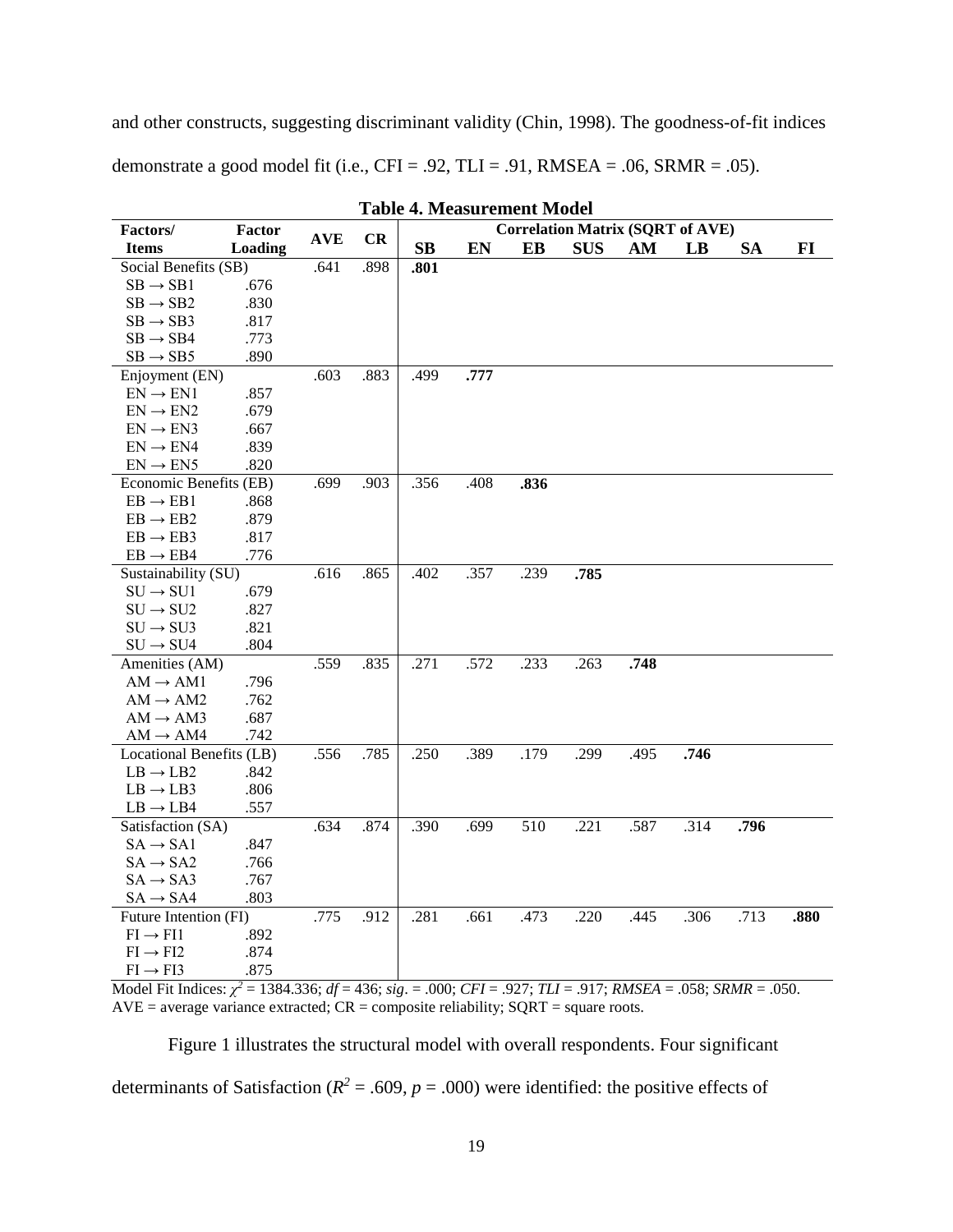Enjoyment ( $\beta$  = .443,  $p$  = .000); Economic Benefits ( $\beta$  = .274,  $p$  = .000); and Amenities ( $\beta$  = .303,  $p = .000$ ; and the negative effect of sustainability ( $\beta = .084$ ,  $p = .050$ ). This demonstrates that satisfaction of using P2P accommodation is determined by intrinsic motivation (i.e., when guests find their experience fun and enjoyable), the rewards from cost-savings (consistent with Möhlmann, 2015), and amenities offered by the property. However, an increase in environmental benefits of P2P accommodation results in a decrease in satisfaction. This could be an indication that guests do not value environmental conservation efforts that might influence their experience while staying at P2P accommodation. The impacts of Social Benefits and Locational Benefits on Satisfaction were not identified. Hence, the results provide support for Hypotheses *H1a*, *H1c*, *H1d*, and *H1e,* but do not support Hypotheses *H1b* and *H1f.*

Three determinants Future Intention were identified: the positive effects of Enjoyment (*β*   $= .355, p = .000$ ) and Economic Benefits ( $\beta = .142, p = .000$ ) and the negative effect of Social Benefits ( $\beta$  = -.127,  $p$  = .000). This demonstrates that intrinsic motives (i.e., enjoyment) and costsaving factors are important to sustain the longevity of P2P accommodation business. However, contrary to propositions and findings from previous studies (e.g., Guttentag, 2013; Tussyadiah, 2015), Social Benefits negatively affect Future Intention to use P2P accommodation. Considering that staying in different types of P2P accommodation often requires a different extent of social interactions, depending on cohabitation (hosts and guests sharing spaces), this result warrants further analysis into the different types of P2P accommodation experience. The impacts of Sustainability, Amenities, and Locational Benefits on Future Intention were not identified. Thus, the results provide support for Hypotheses *H2a*, *H2b*, and *H2c*. However, Hypotheses *H2d*, *H2e*, and *H2f* were not supported. Satisfaction ( $\beta$  = .443,  $p$  = .000) significantly affects Future Intention ( $R^2 = .585$ ,  $p = .000$ ), supporting Hypothesis 3.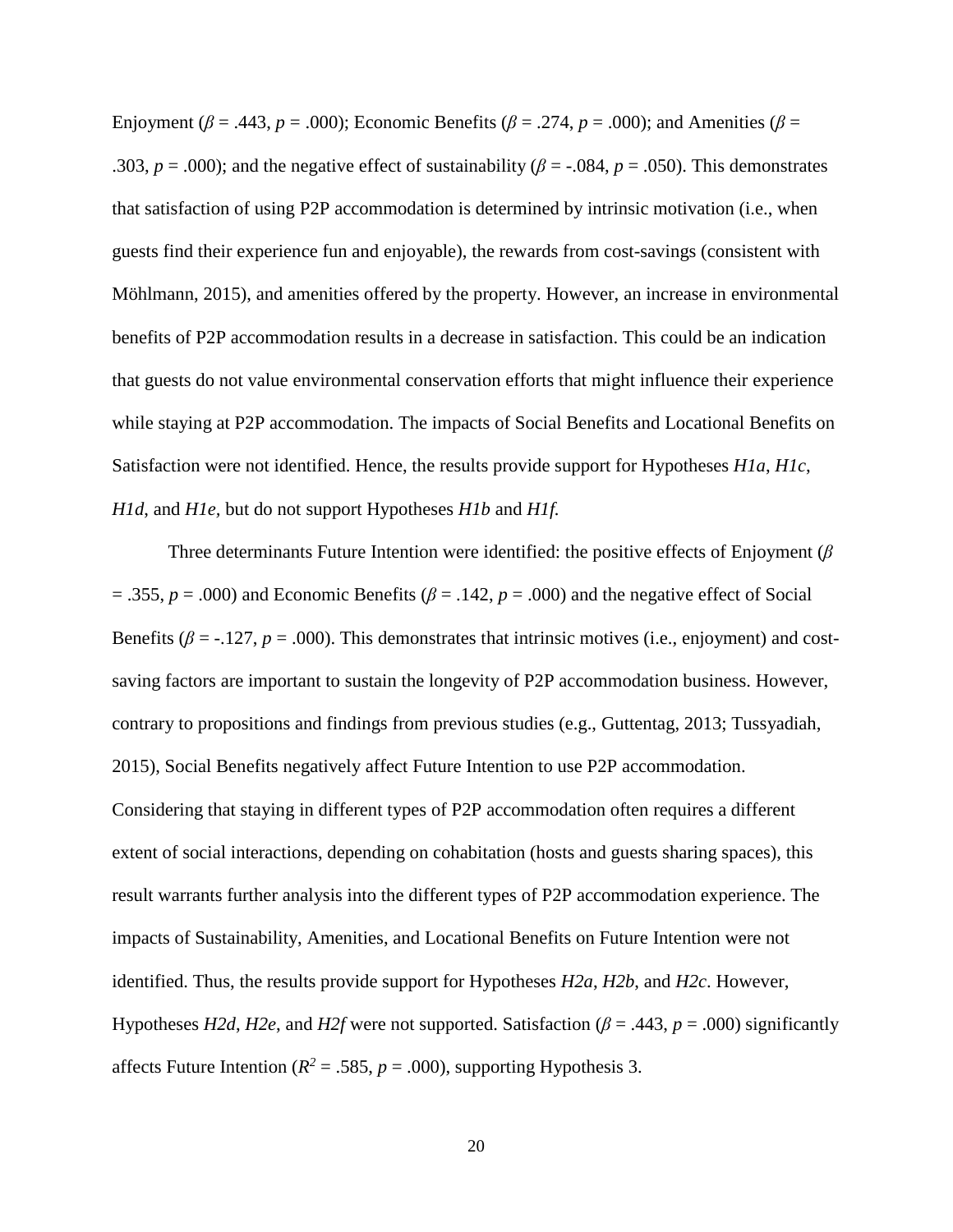

**Figure 1. Structural Model 1: All Respondents**

Model Fit Indices: *χ<sup>2</sup>* = 1384.336; *df* = 436; *sig*. = .000; *CFI* = .927; *TLI* = .917; *RMSEA* = .058; *SRMR* = .050; *N* = 644.

In order to identify different effects of the antecedents on satisfaction and future intention among respondents who stayed in entire homes/apartments and those staying in private rooms, the structural model was tested separately using these two respondent groups. The number of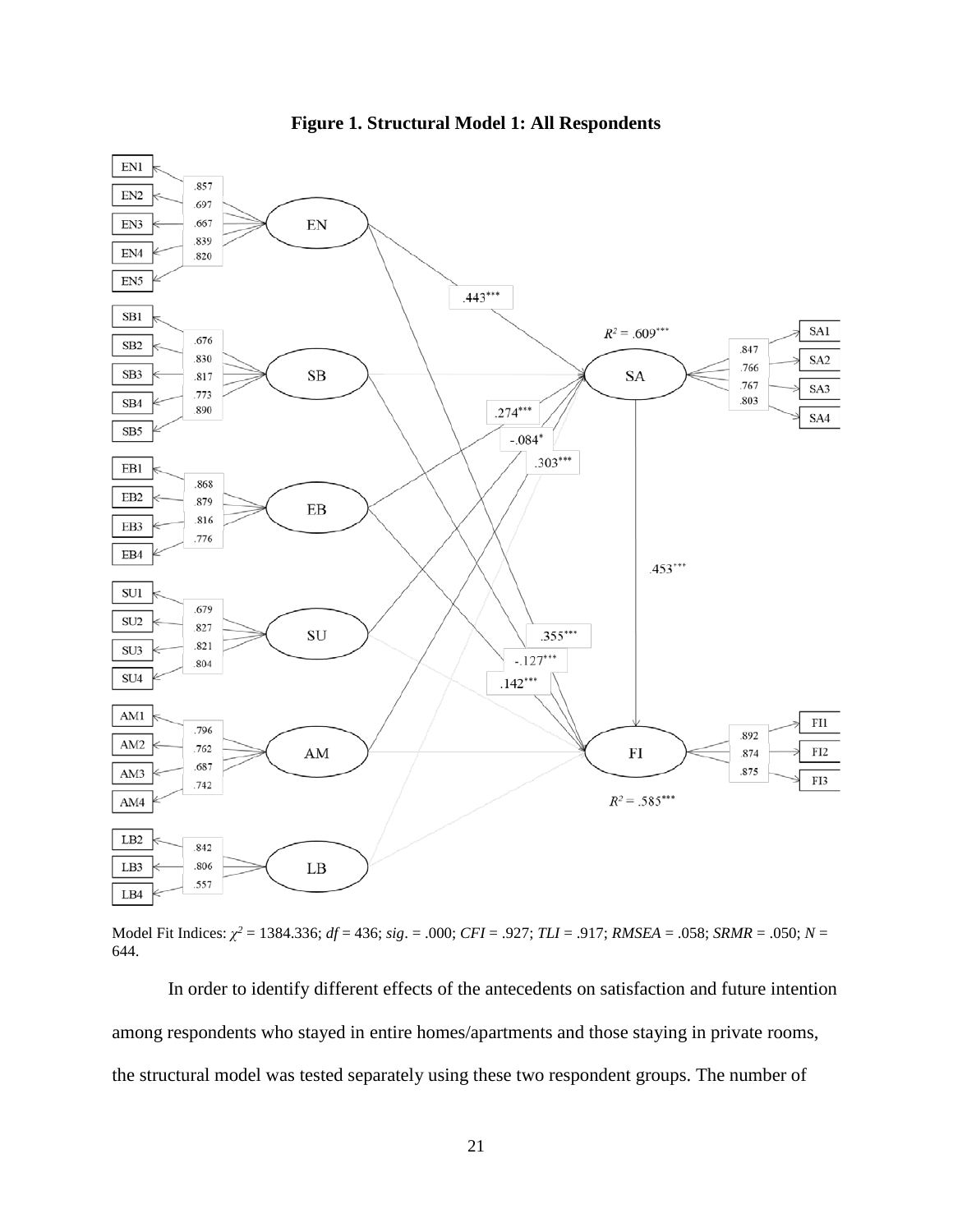respondents staying in shared rooms is too small to produce statistically significant results.

Figure 2 presents the structural model using respondents renting private rooms ( $N = 300$ ). The structural model using respondents renting entire homes/apartments  $(N = 361)$  is presented in Figure 3.



**Figure 2. Structural Model 2: Private Room**

Model Fit Indices: *χ<sup>2</sup>* = 1011.151; *df* = 436; *sig*. = .000; *CFI* = .904; *TLI* = .899; *RMSEA* = .066; *SRMR* = .062; *N* = 300.

Among those who stayed in private rooms (Figure 2), the results show that Enjoyment (*β*  = .418, *p* = .000), Social Benefits (*β* = .168, *p* = .010), Economic Benefits (*β* = .269, *p* = .000), Sustainability ( $\beta$  = -.154,  $p$  = .000), and Amenities ( $\beta$  = .287,  $p$  = .000) significantly influence Satisfaction ( $R^2 = .702$ ,  $p = .000$ ). Only the impact of Locational Benefits was insignificant. Interestingly, the significant effect of social benefits on satisfaction among guests renting private rooms, which implies cohabitation (i.e., hosts staying in the same property), signifies the importance of social interactions in P2P accommodation. This may indicate that guests renting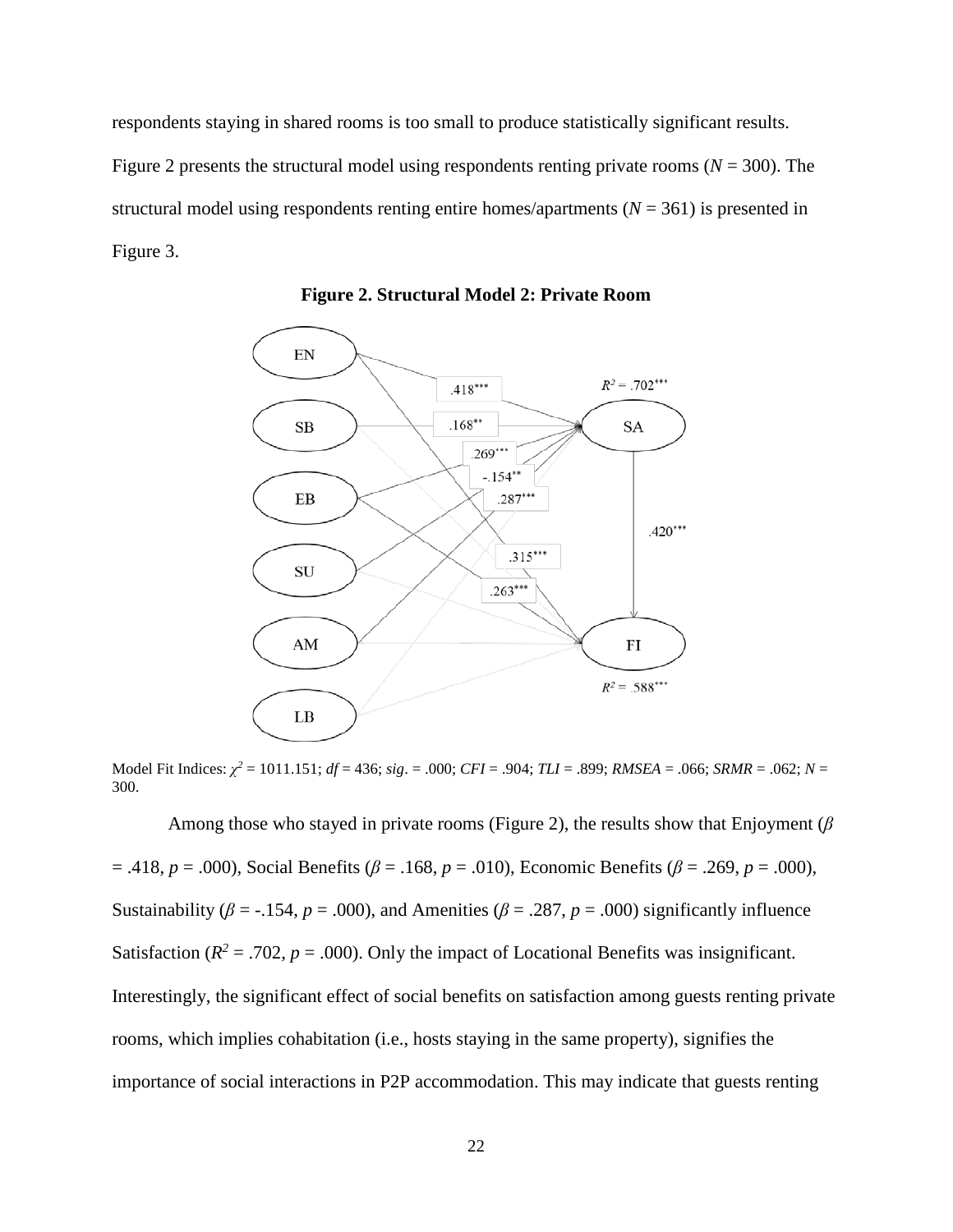private rooms are more open to social interactions and, hence, the benefits from social interactions with the hosts increase their satisfaction from staying in P2P accommodation. Future Intention ( $R^2 = .588$ ,  $p = .000$ ) is significantly influenced by Enjoyment ( $\beta = .315$ ,  $p = .000$ ), and Economic Benefits ( $\beta$  = .263,  $p$  = .000), as well as by Satisfaction ( $\beta$  = .420,  $p$  = .000). These results provide support for Hypotheses *H1a, H1b, H1c, H1d, H1e, H2a, H2c*, and Hypothesis 3.



**Figure 3. Structural Model 3: Entire House/Apartment**

Model Fit Indices: *χ<sup>2</sup>* = 1138.651; *df* = 436; *sig*. = .000; *CFI* = .911; *TLI* = .899; *RMSEA* = .067; *SRMR* = .052; *N* = 361.

Among those staying in entire homes/apartments, the results show that Enjoyment ( $\beta$  = .414, *p* = .000), Economic Benefits (*β* = .233, *p* = .000), and Amenities (*β* = .292, *p* = .000) significantly influence Satisfaction ( $R^2 = .548$ ,  $p = .000$ ). The impacts of Social Benefits, Sustainability, and Locational Benefits were insignificant. This indicates that guests renting entire homes and apartments seek value for money (i.e., good amenities with less cost) in P2P accommodation. For these guests, seeking privacy from having the entire space (i.e., absence of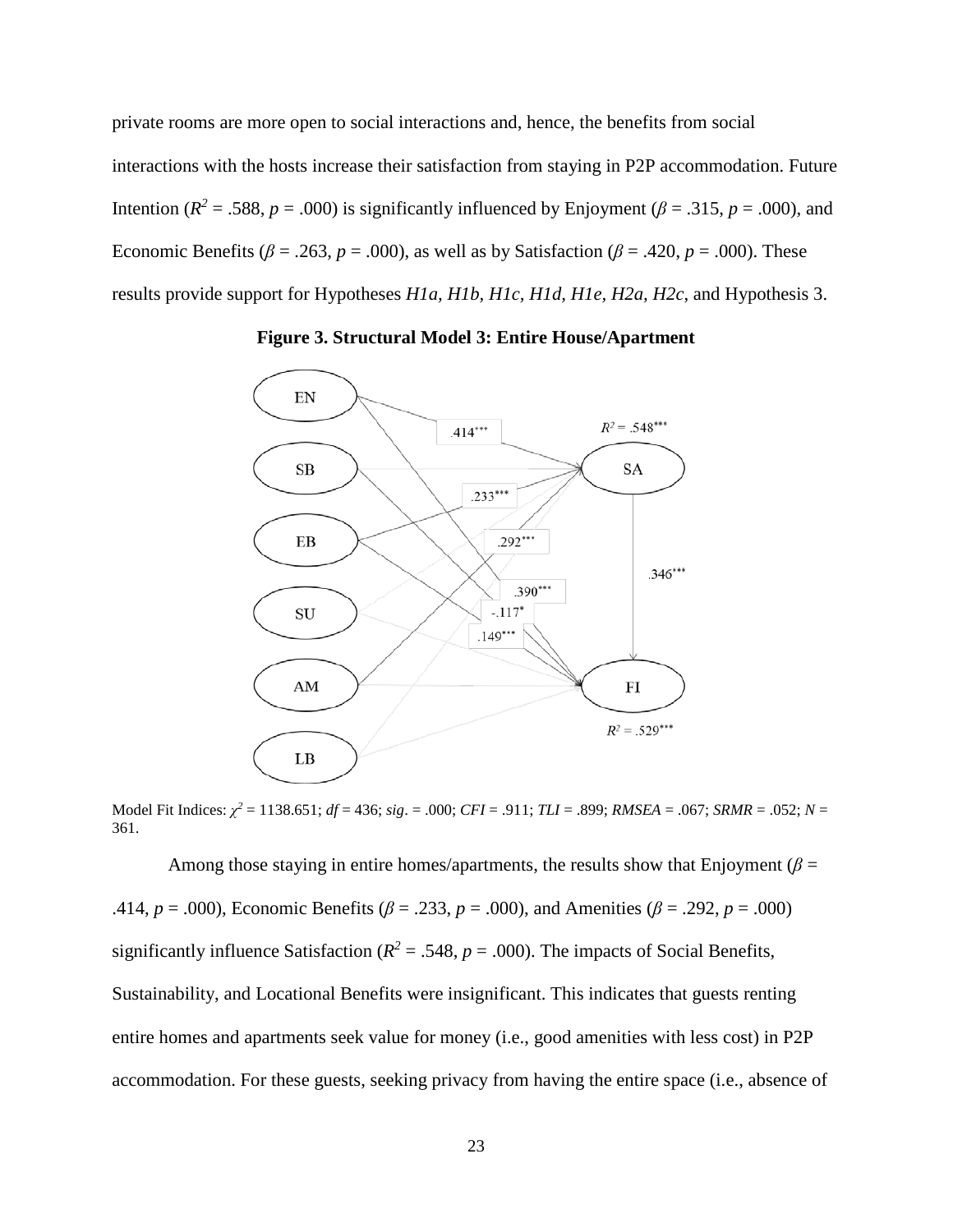cohabitation) may suggest avoidance of social interactions. Furthermore, Future Intention  $(R^2 =$ .529,  $p = .000$ ) is significantly influenced by Enjoyment ( $\beta = .390$ ,  $p = .000$ ), Social Benefits ( $\beta =$ -.117, *p* = .000), and Economic Benefits (*β* = .149, *p* = .000), as well as by Satisfaction (*β* = .346,  $p = .000$ ). The negative effects of social benefits on future intention to use P2P accommodation among those renting the entire home/apartment further confirms that heightened social interactions has a negative effect on their intention to use P2P accommodation in the future. Similar to previous models, these results provide support for Hypotheses *H1a, H1b, H1c, H2a, H2c, H2e*, and Hypothesis 3. A summary of hypothesis testing with Models 1, 2, and 3 is presented in Table 5.

| <b>Hypotheses</b>                           | <b>Overall</b>                | <b>Private Room</b>           | <b>Entire Home/Apt</b>        |
|---------------------------------------------|-------------------------------|-------------------------------|-------------------------------|
| Hypothesis 1                                |                               |                               |                               |
| $H1a: EN \rightarrow SA$                    | .443 $(.000)$ – supported     | .418 $(.000)$ – supported     | .414 $(.000)$ – supported     |
| $H1b: SB \rightarrow SA$                    | $n.s.$ – not supported        | $.168(.010) - supported$      | $n.s.$ – not supported        |
| $Hlc: EB \rightarrow SA$                    | .274 $(.000)$ – supported     | .269 $(.000)$ – supported     | .233 $(.000)$ – supported     |
| $H1d: SU \rightarrow SA$                    | $-.084(.050) - not supported$ | $-.154(.050) - not supported$ | n.s. - not supported          |
| $Hle: AM \rightarrow SA$                    | .303 $(.000)$ – supported     | .303 $(.000)$ – supported     | .292 $(.000)$ – supported     |
| <i>H<sub>If</sub></i> : LB $\rightarrow$ SA | $n.s.$ – not supported        | $n.s.$ – not supported        | $n.s.$ – not supported        |
| Hypothesis 2                                |                               |                               |                               |
| $H2a: EN \rightarrow FI$                    | .355 $(.000)$ – supported     | .315 $(.000)$ – supported     | .390 $(.000)$ – supported     |
| $H2b: SB \rightarrow FI$                    | $-.127(.000) - not supported$ | $n.s. - not supported$        | $-.117(.050) - not supported$ |
| $H2c$ : EB $\rightarrow$ FI                 | $.142(.000) - supported$      | $.263(.000) - supported$      | $.149(.000) - supported$      |
| $H2d$ : SU $\rightarrow$ FI                 | $n.s. - not supported$        | $n.s.$ – not supported        | $n.s.$ – not supported        |
| $H2e: AM \rightarrow FI$                    | $n.s. - not supported$        | $n.s. - not supported$        | $n.s. - not supported$        |
| $H2f$ : LB $\rightarrow$ FI                 | $n.s. - not supported$        | $n.s. - not supported$        | $n.s. - not supported$        |
| Hypothesis 3                                |                               |                               |                               |
| $H3: SA \rightarrow FI$                     | .453 $(.000)$ – supported     | $.420(.000) - supported$      | .346 $(.000)$ – supported     |

**Table 5. Hypothesis Testing with Models 1, 2, and 3**

## **5. Conclusion and Recommendation**

The sharing economy is gaining traction in the hospitality marketplace with P2P accommodation increasingly becoming a viable option for travelers. As more and more local residents welcome travelers in their homes, it is important to better understand the factors that lead to customer satisfaction and behavioral intention with this type of accommodation. Drawing from the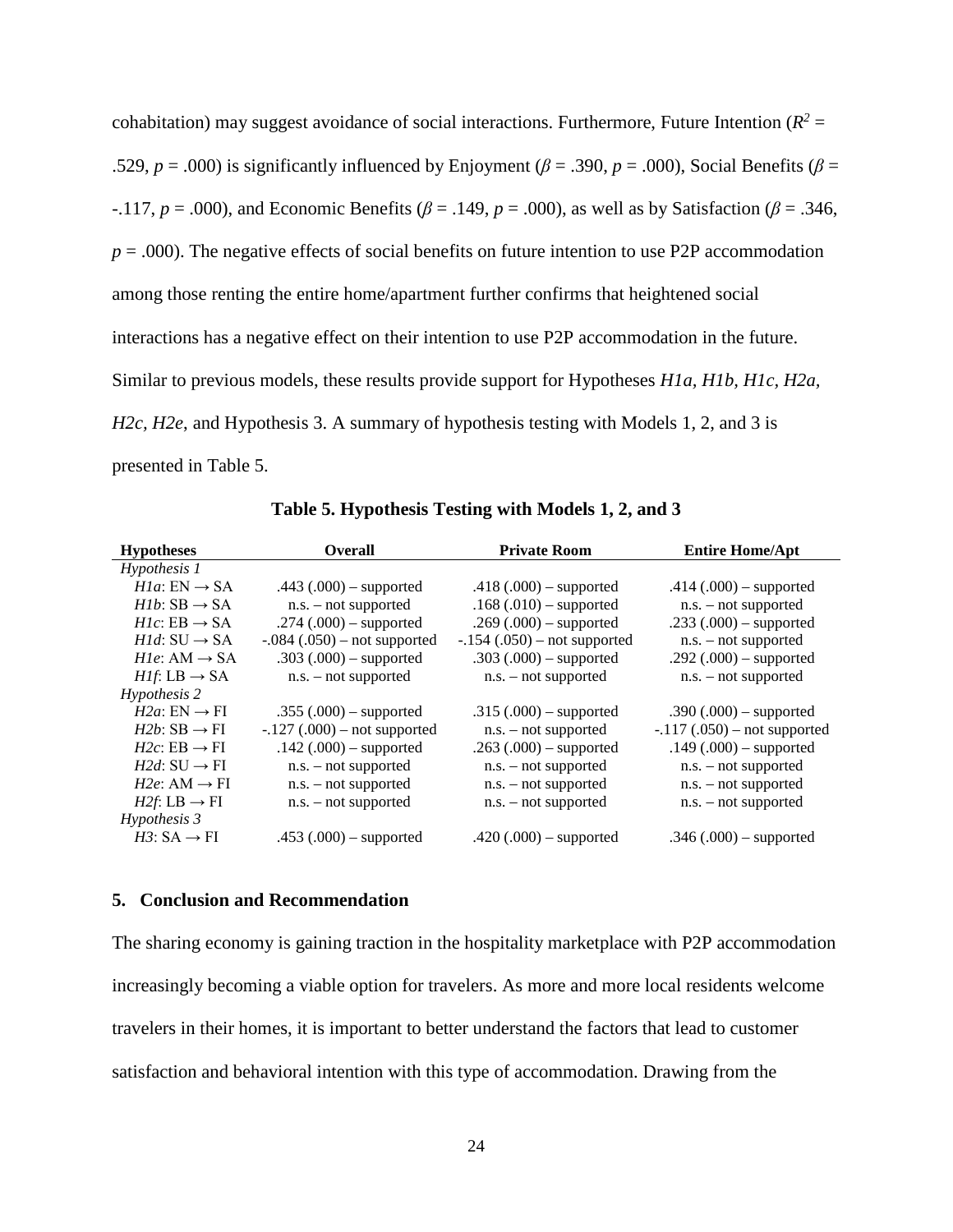perspectives of social exchange theory and self-determination theory, this study examines the antecedents of guest satisfaction with P2P accommodation and intention to use it again for future trips. The analysis revealed important findings. *First*, significant positive effects of enjoyment and economic benefits (cost-savings) on satisfaction and intention to use P2P accommodation were identified. The enjoyment factor serves as the strongest link to satisfaction and intention. Amenities also significantly influence satisfaction, but not intention. These demonstrate that what matters most to P2P accommodation guests is utility maximization, which entails having an interesting experience, saving on cost, and enjoying high-quality amenities. *Second*, factors that associate more with the spirit of groundswell and sustainable consumption in collaborative consumption were found to be associated with negative effects: sustainability has a negative effect on satisfaction and social benefits on intention. This is contrary to suggestions from conceptual research on the sharing economy (e.g., Belk, 2010; 2014; Schor and Fitzmaurice, 2015; Sheth, Sethia, and Srinivas, 2011). *Third*, by analyzing responses from those staying in private rooms or in the entire home/apartment separate from the owner, this study was able to explain the relationships further. The positive effect of social benefits on satisfaction was found among guests staying in private rooms. This indicates that meaningful social interactions with hosts (i.e., locals) lead to satisfaction among those who chose to stay in cohabitated space. On the other hand, social benefits have a negative effect on intention among guests staying in entire homes/apartments, suggesting that renting an entire property for themselves (no cohabitation) allows guests to avoid social interactions. *Fourth*, sustainability has a negative effect on satisfaction among guests in private rooms, but is insignificant to those staying in entire homes/apartments. This can be an indication that most guests chose P2P accommodation not for environmental reasons. Importantly, for guests who shared space with the hosts (i.e.,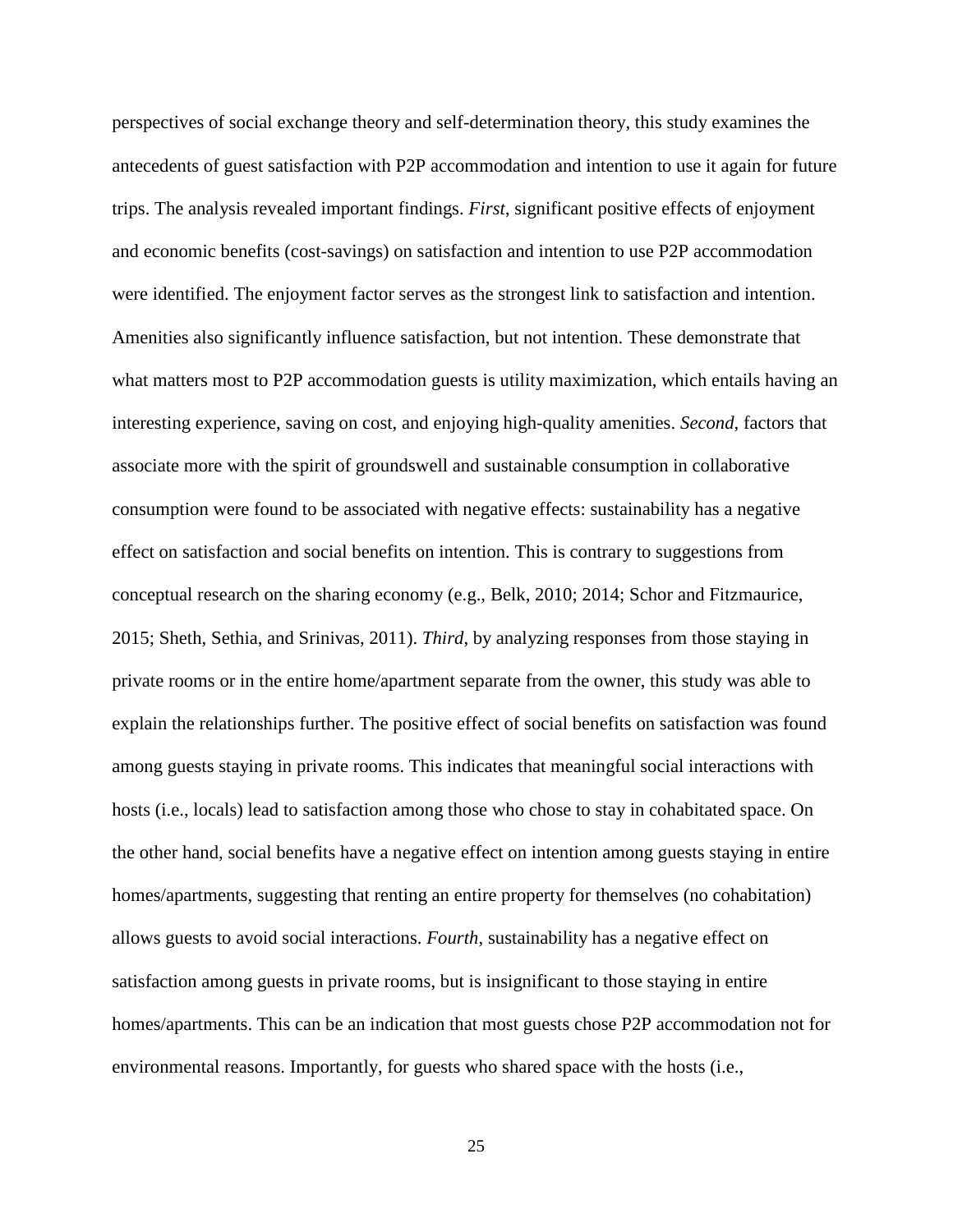cohabitation), an emphasis on sustainable lifestyle or environmentally-friendly practices in the property seems to result in a less satisfying stay.

The results provide theoretical and managerial implications for the marketing and management of P2P accommodation. They provide empirical support for the conceptualization of the sharing economy as the practice of social exchange, demonstrating that behavioral intention in commercial sharing systems is determined by reciprocal benefits. Further, this study was able to identify the dominant aspects of the P2P experience that lead to satisfaction and intention using intrinsic and extrinsic motivations. Guests are motivated by self-interests and seek economic rewards from staying in a property with high-quality amenities. This confirms the proposition that collaborative consumption increases consumer welfare by offering more value with less cost. More importantly, the types of property where guests stay provide important insights on the conceptualization of the sharing economy. Motivations that have been suggested as drivers of the sharing economy, such as community belonging and movement toward sustainability, are not significant for guests staying in an entire home/apartment. This suggests that cohabitation is key in the P2P accommodation experience. When space sharing is absent, staying in P2P accommodation does not fit the mold of collaborative consumption, even though the process of resource redistribution still occurs. From the management perspective, staying in an entire home/apartment apart from local residents may result in experiences similar to renting vacation homes from the typical accommodation businesses.

For P2P accommodation hosts, the results generally imply the importance of providing guests with higher value for money and quality of amenities in order to appeal to and satisfy them. Further, for hosts renting private and shared rooms, it is important to provide guests with a friendly atmosphere and to offer personal recommendations for (or to invite guests to immerse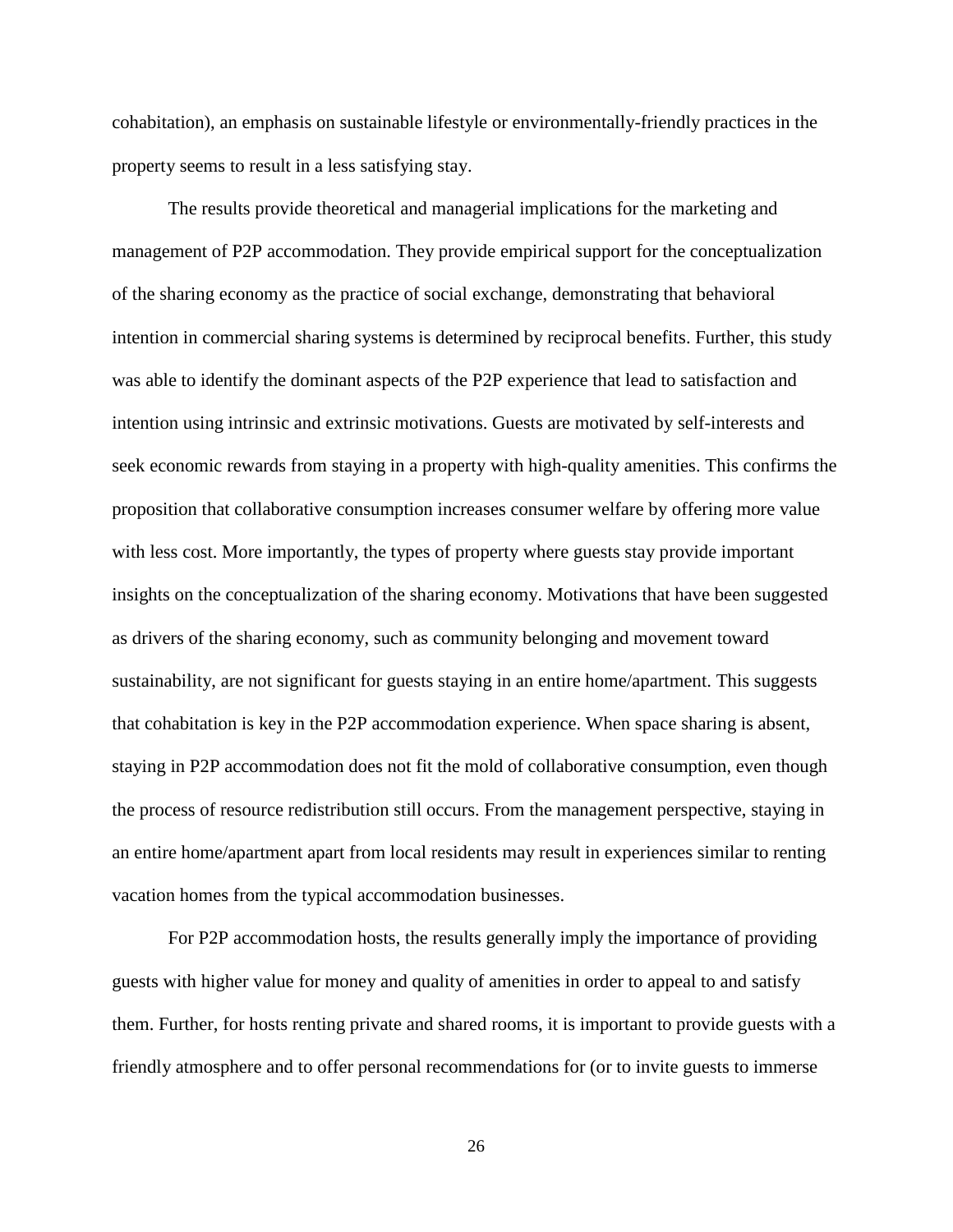in) local activities, events, and experiences. For P2P accommodation platforms such as Airbnb, the results signify the importance of educating hosts with regards to effective pricing strategies, facility and hospitality standards, and various ways to integrate guests meaningfully into local experiences in the community, especially for hosts who share living spaces with the guests. Notably, the findings suggest that based on the type of rooms in which guests are staying, there are two distinct groups in the market with different attitudes toward social experiences. In contrast to those who stay under the same roof with the hosts, the segment of guests renting an entire home or apartment avoids social interactions. Consequently, P2P platforms need to employ market segmentation strategies instead of communicating the same narratives about their products. For example, Airbnb's "Never a Stranger" ad campaign (della Cava, 2015), which emphasizes guest–host relations, resonates well with those renting shared spaces, but might not be as effective in attracting those in search of a private home or a sanctuary. P2P platforms could diversify their marketing campaigns by highlighting the private, homelike characters of the property to shape future intention among guests in this segment. Lastly, it is important to note that locational benefits (i.e., proximity to attractions, restaurants, etc.) are insignificant in influencing guest satisfaction and future intention. This could be an indication that guests are well informed (or expect) that renting P2P accommodation often implies staying in residential locations outside of hotel areas. For hoteliers, the results imply that while P2P accommodation guests seek instrumental values from amenities and cost-savings, there is a segment in the market that places a high value on social experiences with locals, which is rather difficult for hotels to replicate. As an alternative, hoteliers can develop programs that emphasize personal service (e.g., hotel butler services) and integrate social and local experiences into the brand (e.g., happy hour program with local food and beverage, performance by local artists, etc.).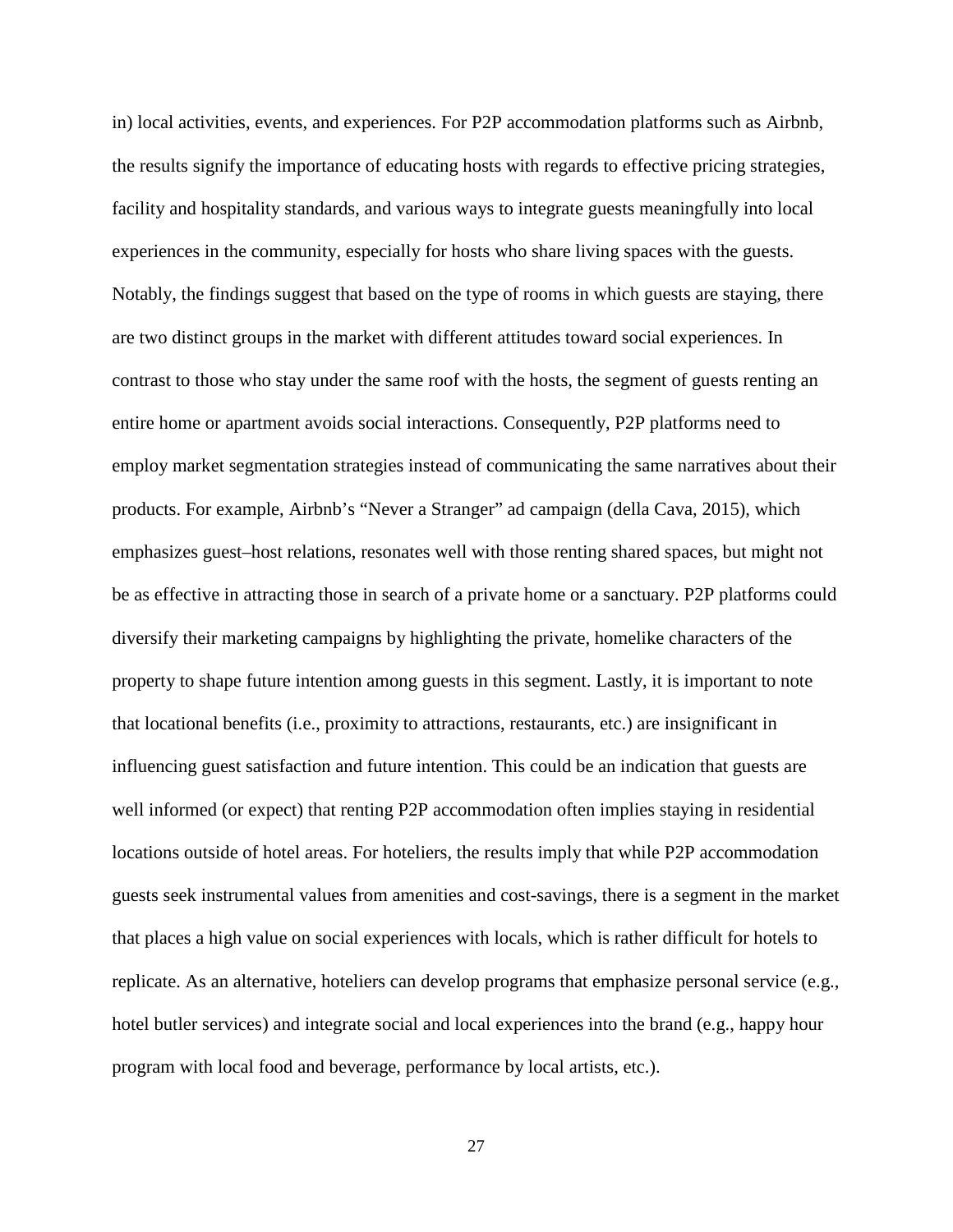Since this study tested the hypotheses with travelers residing in the US, future research should replicate the study in different settings to further test and validate the model. Given that P2P accommodation platforms were first introduced in the US, it can be argued that the findings in this study reflect the market behavior for a business model in its growth phase. However, as more and more consumers use P2P accommodation around the world, it is important to identify whether there are differences in terms of which factors influence guest satisfaction and intention and the magnitude of these effects in other countries. With regards to the lack of support for the importance of environmental benefits in this study, it is necessary for future research to investigate possible differences between P2P accommodation guests staying in different locations (e.g., natural/rural vs. urban/metropolitan areas) in terms of the role of sustainability in forming their satisfaction and intention. Additionally, it is necessary to investigate the role of P2P accommodation in generating demand for lodging and creating new market segments. While recent studies identified that P2P accommodation induces more people to travel and widens the alternative pool for destination choice (e.g., Tussyadiah and Pesonen, 2015), future studies are needed to explain whether the P2P model transforms the lodging demand from a fixed into a variable demand to better understand the competitive edge of P2P accommodation. Moreover, future research should also examine hotel experience factors that may contribute to driving consumers to favor P2P accommodation. Lastly, the rapid growth of P2P accommodation supplies (i.e., number of hosts and number of rooms) calls for the development of methodologies, measurements, and analytics to better capture and accurately estimate the magnitude and impacts of P2P accommodation in the hospitality industry.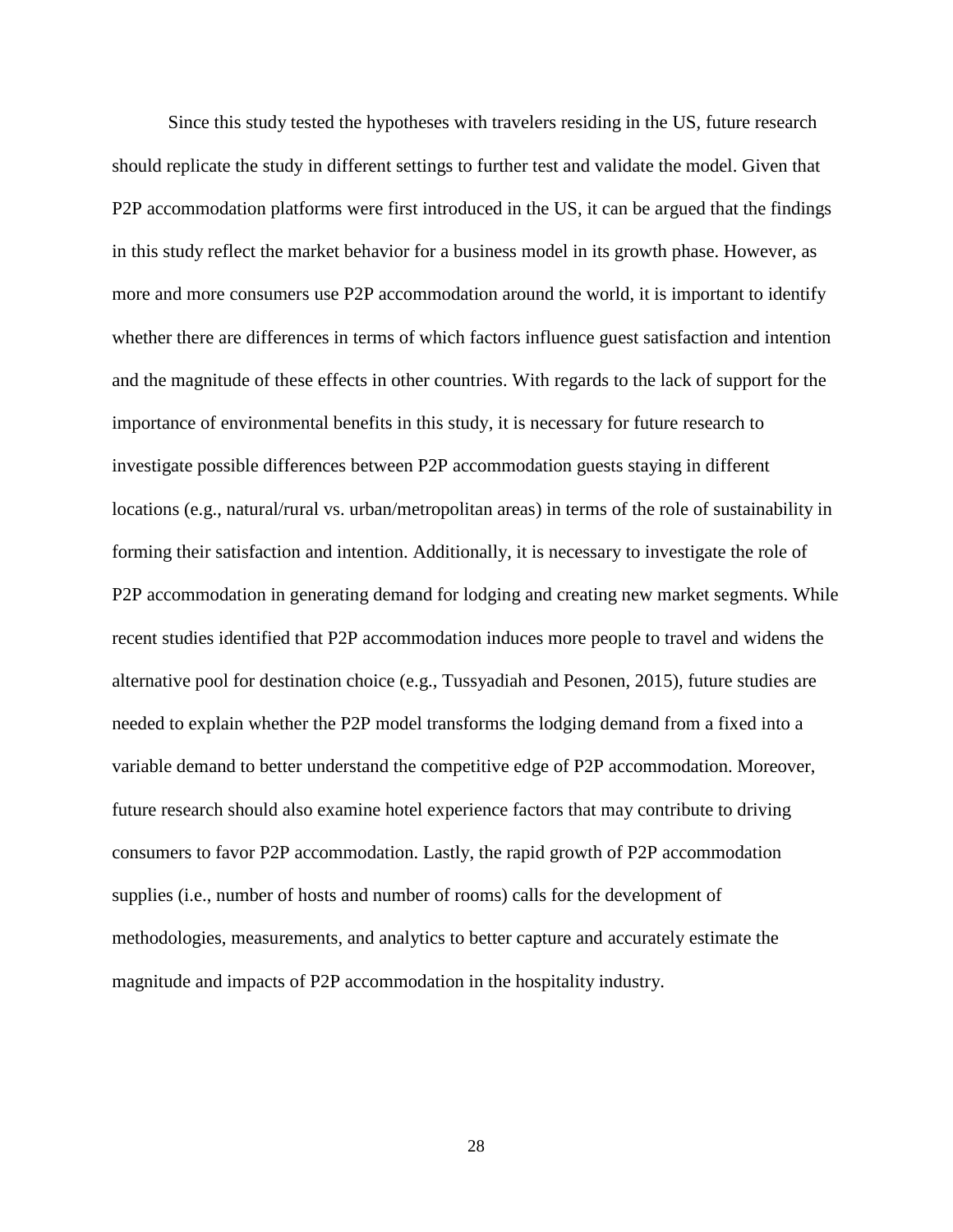### **Appendix.** Measurement Items

Enjoyment (EN) – 1: Strongly Disagree to 5: Strongly Agree

*Staying at a P2P accommodation…*

EN1 – *…is enjoyable.*

EN2 – *…is exciting.* 

EN3 – *…is interesting.*

EN4 – *…is fun.* 

EN5 – *…is pleasant.*

Social Benefits (SB) – 1: Strongly Disagree to 5: Strongly Agree

*Staying at a P2P accommodation…*

SB1 – *…allows me to get insider tips on local attractions.* 

SB2 – *…allows me to have a more meaningful interaction with locals.*

SB3 – *…allows me to get to know people from the local neighborhoods.* 

SB4 – *…allows me to develop social relationships.* 

SB5 – *…helps me connect with locals.* 

Economic Benefits (EB) – 1: Strongly Disagree to 5: Strongly Agree

*Staying at a P2P accommodation…*

EB1 – *…saves me money.*

EB2 – *…helps lower my travel cost.*

EB3 – *…makes travel more affordable.*

EB4 – *…benefits me financially.* 

Sustainability (SUS) – 1: Strongly Disagree to 5: Strongly Agree

*Staying at a P2P accommodation…*

SUS1 – *…is a more sustainable way of travel.*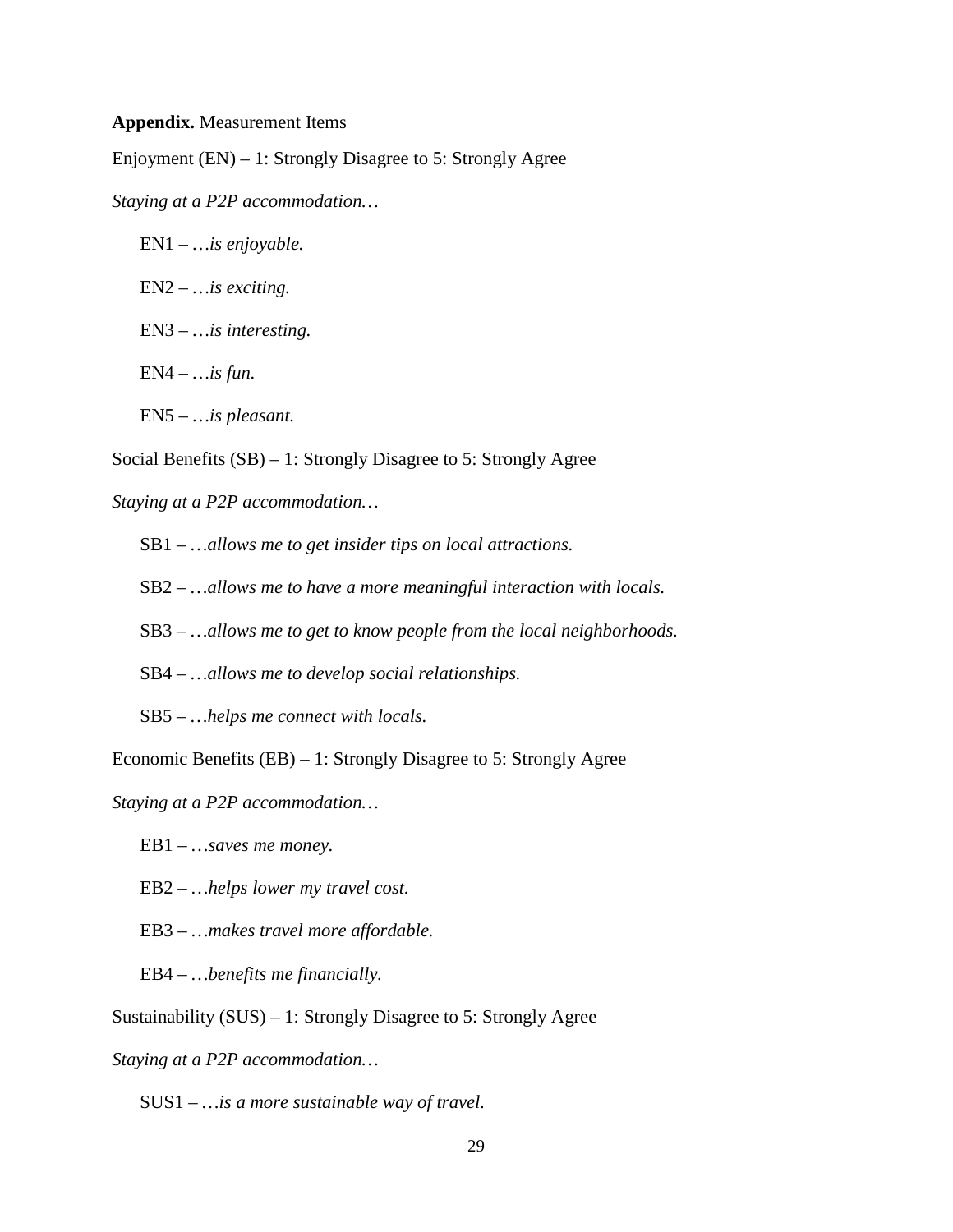SUS2 – *…helps reduce the negative impacts of travel on the environment.*

SUS3 – *…helps reduce the consumption of energy and other resources while traveling.*

SUS4 – *…allows me to a more socially responsible traveler.*

Amenities (AM) – 1: Strongly Disagree to 5: Strongly Agree

*I stay at a P2P accommodation because…*

AM1 – *…the property has good amenities.*

AM2 – *…the property has nice features.* 

AM3 – *…the property has nice appliances.* 

AM4 – *…the property is of high quality.*

Locational Benefits (LB) – 1: Strongly Disagree to 5: Strongly Agree

*I stay at a P2P accommodation because…*

LB1 – *…it's close to transportation.*

LB2 – *…it's close to restaurants.* 

LB3 – *…it's close to shops.*

LB4 – *…it's close to tourist attractions.*

Satisfaction (SA) – 1: Highly Dissatisfied to 5: Highly Satisfied

SA1 – *Overall, how satisfied are you with your stay...*

SA2 – *When compared with your expectation, how satisfied are you with your stay...*

SA3 – *When considering the money you spent, how satisfied are you with your stay...*

SA4 – *When considering the time and effort, how satisfied are you with your stay...*

Future Intention (FI) – 1: Strongly Disagree to 5: Strongly Agree

FI1 – *I expect to continue using P2P accommodation in the future.*

FI2 – *I can see myself using P2P accommodation in the future.*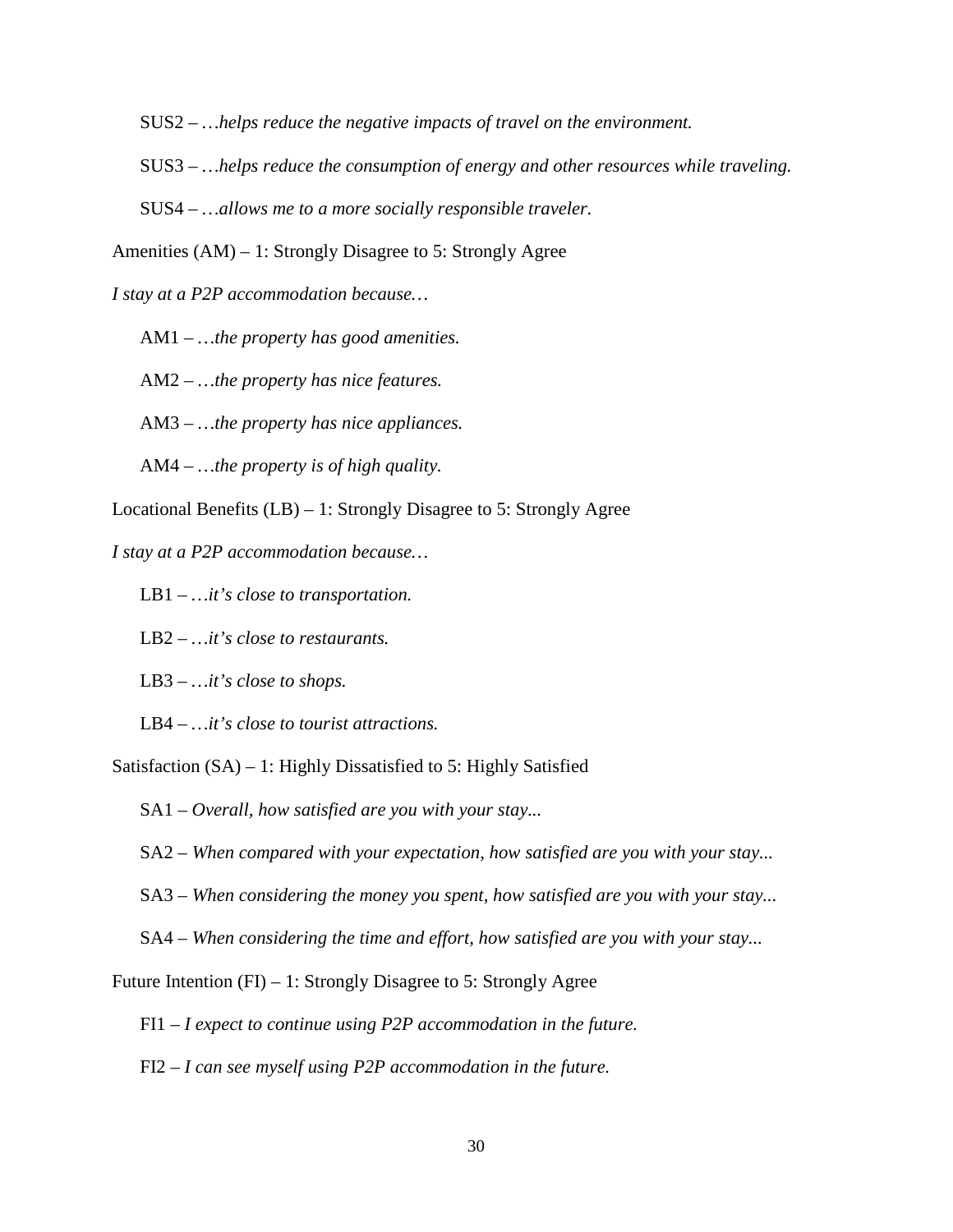FI3 – *It is likely that I will use P2P accommodation in the future.*

# **References**

- Airbnb, 2015. Airbnb Summer Travel Report: 2015. http://blog.airbnb.com/wpcontent/uploads/2015/09/Airbnb-Summer-Travel-Report-1.pdf (accessed 10/01/2015).
- Albinsson, P.A., Perera, Y., 2012. Alternative marketplaces in the  $21<sup>st</sup>$  century: Building community through sharing events. Journal of Consumer Behavior 11, 303-315.
- Anderson, E.W., Sullivan, M., 1993. The antecedents and consequences of customer satisfaction for firms. Marketing Science 12, 125-143.
- Anderson, J.C., Gerbing, D.W., 1988. Structural equation modeling in practice: A review and recommended two-step approach. Psychological Bulletin 103 (3), 411-423.
- Bardhi, F., Eckhardt, G.M., 2012. Access-based consumption: The case of car sharing. Journal of Consumer Research 39(4), 881-898.
- Barsky, J.D., 1992. Customer satisfaction in the hotel industry: Meaning and measurement. Hospitality Research Journal 16, 51-73.
- Barsky, J.D., Labagh, R., 1992. A strategy for customer satisfaction. The Cornell Hotel and Restaurant Administration Quarterly, 32-40.
- Belk, R., 2010. Sharing. Journal of Consumer Research 36(5), 715-734.
- Belk, R., 2014. You are what you can access: Sharing and collaborative consumption online. Journal of Business Research 67(8), 1595-1600.
- Bellotti, V., Ambard, A., Turner, D., Gossmann, C., Demkova, K., Carroll, J.M., 2015. A muddle of models of motivation for using peer-to-peer economy systems. In: Proceedings of CHI 2015 Conference, Crossings, South Korea.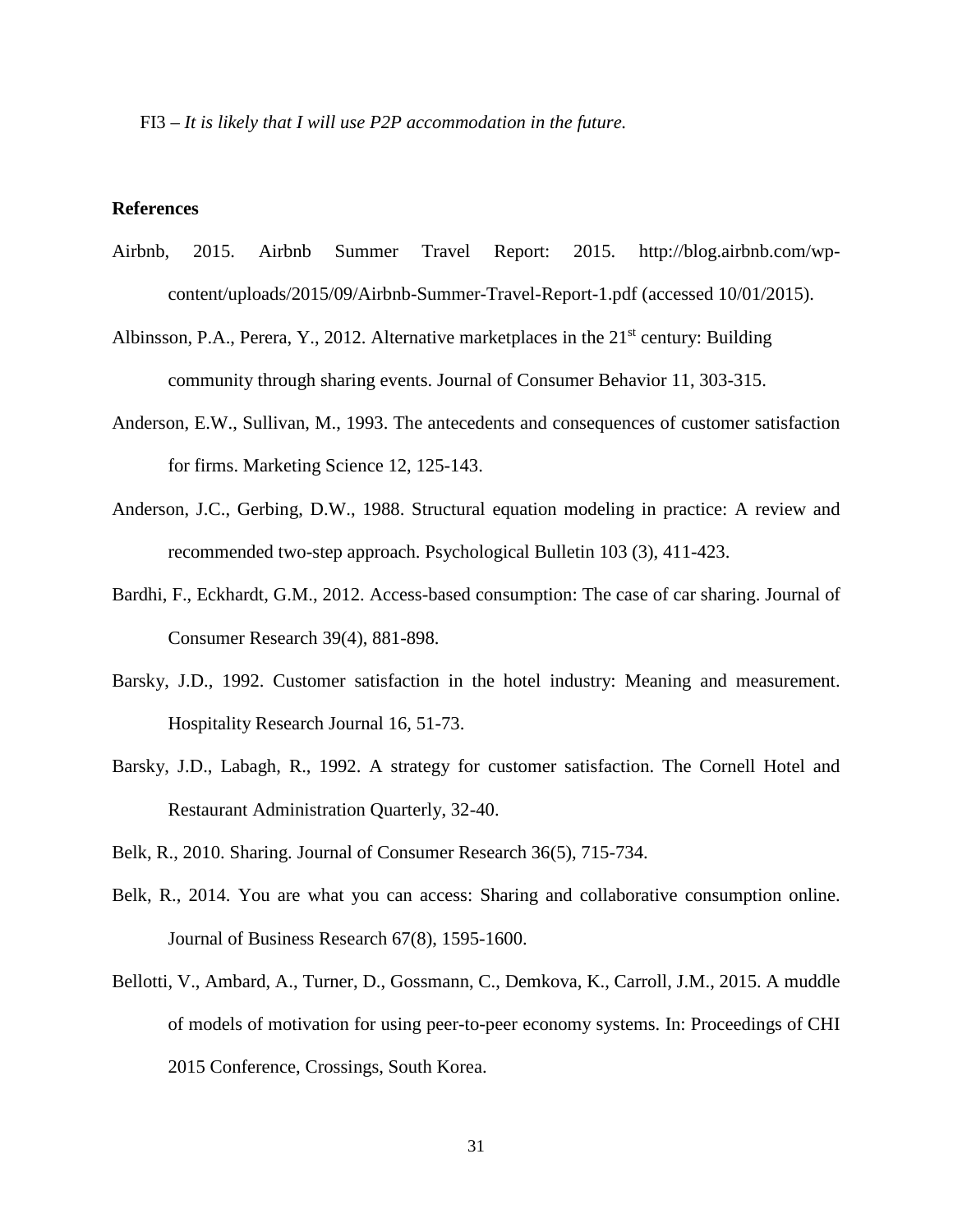- Botsman, R., Rogers, R., 2010. What's mine is yours: The Rise of Collaborative Consumption. Harper Business, New York.
- Bowen, J.T., Chen, S.-L., 2001. The relationship between customer loyalty and customer satisfaction. International Journal of Contemporary Hospitality Management 13(5), 213- 217.
- Brown, S.W., Swartz, T.A., 1989. A gap analysis of professional service quality. Journal of Marketing 53, 92-98.
- Buczynski, B., 2013. Sharing is Good: How to Save Money, Time and Resources through Collaborative Consumption. New Society Publishers, Gabriola Island.
- Chin, W.W., 1998. The partial least squares approach for structural equation modeling. In: Marcoulides, G. A. (Ed.), Modern Methods for Business Research. Lawrence Erlbaum Associates, London, pp. 295–236.
- Choi, T.Y., Chu, R., 2001). Determinants of hotel guests' satisfaction and repeat patronage in the Hong Kong hotel industry. International Journal of Hospitality Management 20, 277-297.
- Cook, K.S., Rice, E., 2003. Social exchange theory. In: Delamater, J. (Ed.), Handbook of Social Psychology. Kluwer Publishing, New York, pp. 53-76.
- Deci, E.L., Ryan, R.M., 1985. Intrinsic motivation and self-determination in human behavior. Plenum, New York.
- Deci, E.L., Ryan, R.M., 2000. The "what" and "why" of goal pursuits: Human needs and the selfdetermination of behavior. Psychological Inquiry 11, 227-268.
- della Cava, M., 2015. Airbnb creates ad touting kindness of strangers. http://www.usatoday.com/story/tech/2015/04/21/airbnb-never-a-stranger-ad-campaignhits-us-united-kingdom-australia/26095767/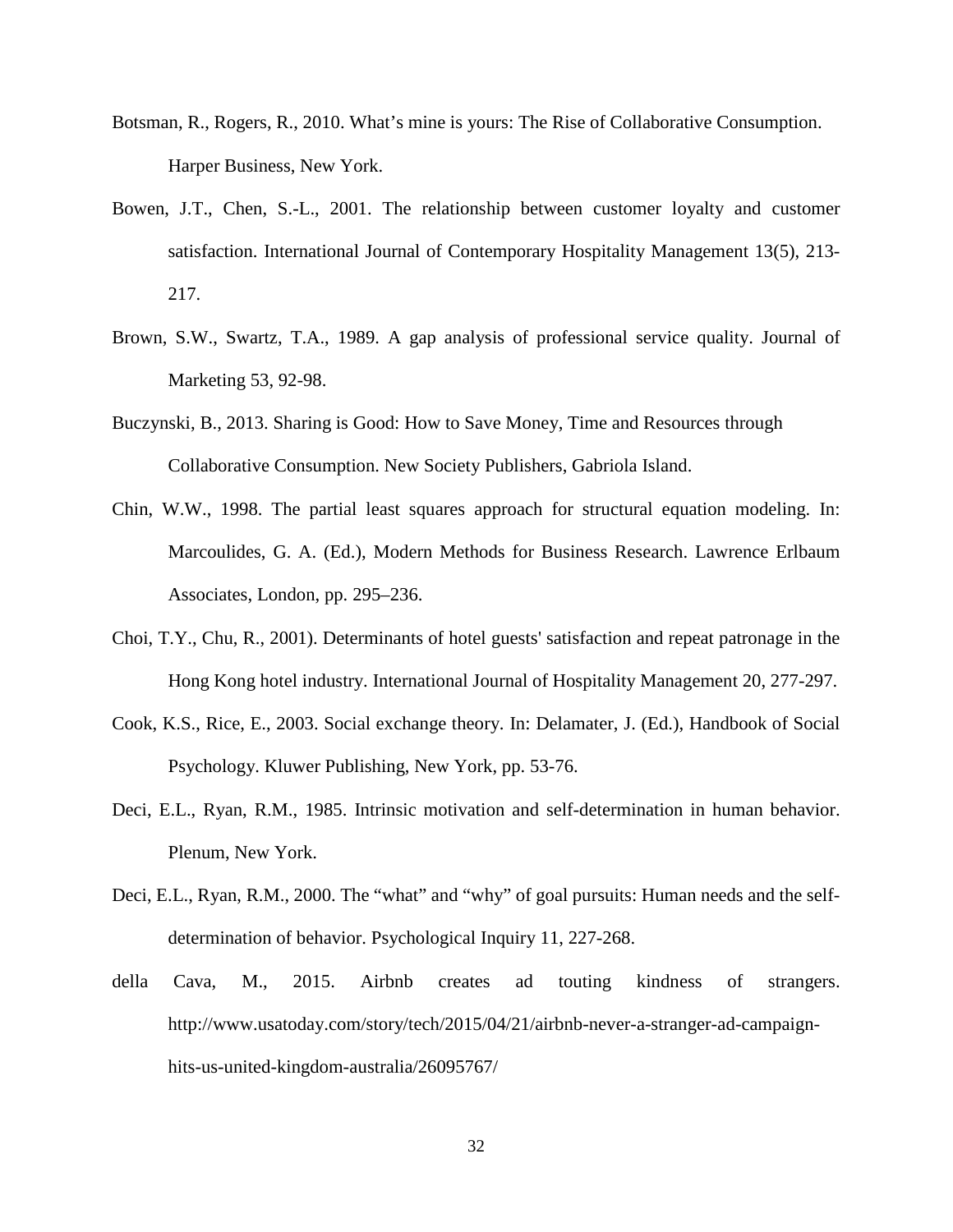Emerson, R.M., 1976. Social exchange theory. Annual Review of Sociology 2, 335–362.

- Fornell, C., 1992. A national customer satisfaction barometer: The Swedish experience. Journal of Marketing 56(1), 1-21.
- Fornell, C., Larcker, D.F., 1981. Evaluating structural equation models with unobservable variables and measurement error. Journal of Marketing Research 18(1), 39-50.
- Freitag, J.D., Haywood, J., 2015. Digging the core of Airbnb's Big Apple data. Hotel News Now. http://www.hotelnewsnow.com/Article/16395/Digging-to-the-core-of-Airbnbs-Big-Apple-data (accessed 10/01/2015).
- Gansky, L., 2010. The Mesh: Why the Future of Business is Sharing. Portfolio Trade, London.
- Gundersen, M.G., Heide, M., Olsson, U.H., 1996. Hotel guest satisfaction among business travellers: What are the important factors? The Cornell Hotel and Restaurant Administration Quarterly 37(2), 72-81.
- Guttentag, D., 2013. Airbnb: Disruptive innovation and the rise of an informal tourism accommodation sector. Current Issues in Tourism, ahead of print. DOI: 10.1080/13683500.2013.827159.
- Halstead, D., Page, T.J., 1992. The effects of satisfaction and complaining behavior on consumer repurchase intentions. Journal of Consumer Satisfaction, Dissatisfaction and Complaining Behavior 5,  $1 - 11$ .
- Hamari, J., Sjöklint, M., & Ukkonen, A., 2015. The sharing economy: Why people participate in collaborative consumption. Journal of the Association for Information Science and Technology, ahead of print. DOI: 10.1002/asi.23552.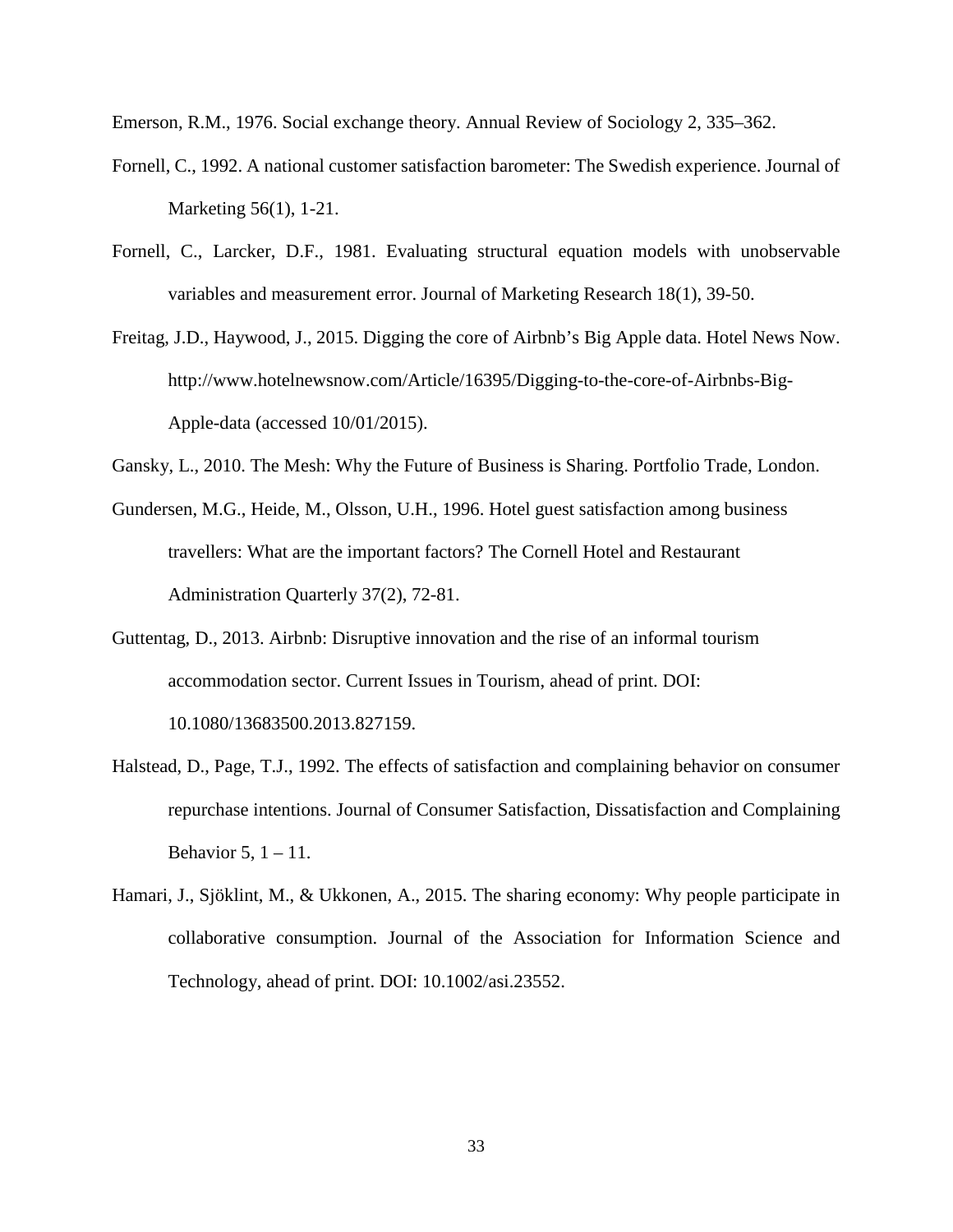- Hellwig, K., Morhart, F., Girardin, F., Hauser, M., 2015. Exploring different types of sharing: A proposed segmentation of the market for "sharing" businesses. Psychology & Marketing 32(9), 891-906.
- Hinkin, T.R., 1995. A review of scale development practices in the study of organizations. Journal of Management 21(5), 967-988.
- Kim, J., Yoon, Y., Zo, H., 2015. Why people participate in the sharing economy: A social exchange perspective. In: Proceedings of Pacific Asia Conference on Information Systems (PACIS) 2015. http://aisel.aisnet.org/pacis2015/76/ (accessed 10/01/2015).
- Koopman, C., Mitchell, M., and Thierer, A. 2014. The sharing economy and consumer protection regulation: The case for policy change. Mercatus Working Paper, George Mason University, Arlington, VA. http://mercatus.org/publication/sharing-economy-andconsumer-protection-regulation-case-policy-change (accessed 10/01/2015).
- Lamberton, C.P., Rose, R.L., 2012. When is ours better than mine? A framework for understanding and altering participation in commercial sharing systems. Journal of Marketing 76, 109- 125.
- Lindenberg, S., 2001. Intrinsic motivation in a new light. KYKLOS 54(2/3), 317-342.
- Möhlmann, M., 2015. Collaborative consumption: Determinants of satisfaction and the likelihood of using a sharing economy option again. Journal of Consumer Behaviour, ahead of print. doi: 10.1002/cb.1512.
- Mittal, V., Kamakura, W., 2001. Satisfaction, repurchase intent, and repurchase behavior: Investigating the moderating effect of customer characteristics. Journal of Marketing Research 38, 131-142.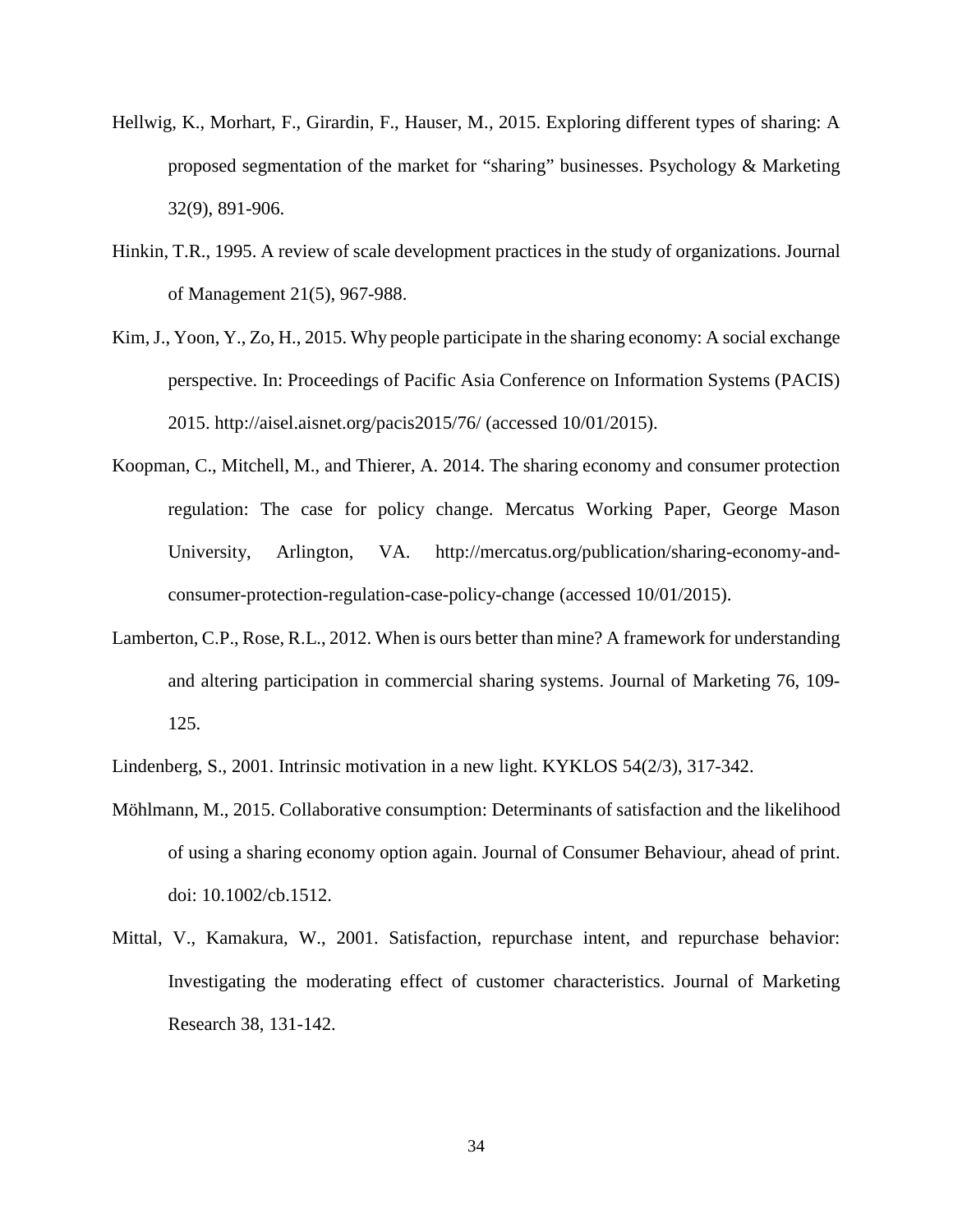- Mittal, V., Ross, W.T., Baldasare, P.M., 1998. The asymmetric impact of negative and positive attribute-level performance on overall satisfaction and repurchase intentions. Journal of Marketing 62(1), 33–47.
- Oh, H., 1999. Service quality, customer satisfaction, and customer value: A holistic perspective. International Journal of Hospitality Management, 18, 67-82.
- Oliver, R.L., 1980. A cognitive model of the antecedents and consequences of satisfaction decisions. Journal of Marketing Research 17, 460-469.
- Owyang, J., 2013. The Collaborative Economy: Products, services and market relationships have changed as sharing startups impact business models. To avoid disruption, companies must adopt the Collaborative Economy Value Chain. *Altimeter*. http://www.slideshare.net/Altimeter/the-collaborative-economy (accessed 08/08/2014).
- Peterson, R.A., Wilson, W.R., 1992. Measuring customer satisfaction: Fact and artifact. Journal of the Academy of Marketing Science 20(1), 61-71.
- Pizam, A., Ellis, T., 1999. Customer satisfaction and its measurement in hospitality enterprises. International Journal of Contemporary Hospitality Management 11(7), 326-339.
- Podsakoff, P.M., MacKenzie,S.B., Lee, J.Y., Podsakoff, N.P., 2003. Common method Biases in behavioral research: a critical review of the literature and recommended remedies. Journal of Applied Psychology 88(5), 879-903.
- Porter, M.E., Kramer, M.R., 2011. Creating shared value: how to reinvent capitalism and unleash a wave of innovation and growth. Harvard Business Review, 63-70.
- Reisch, L.A., Thøgersen, J., 2015. Research on sustainable consumption: introduction and overview. In: Reisch, L.A., Thøgersen, J. (Eds.), Handbook of Research on Sustainable Consumption. Elgar Online, pp. 1-16.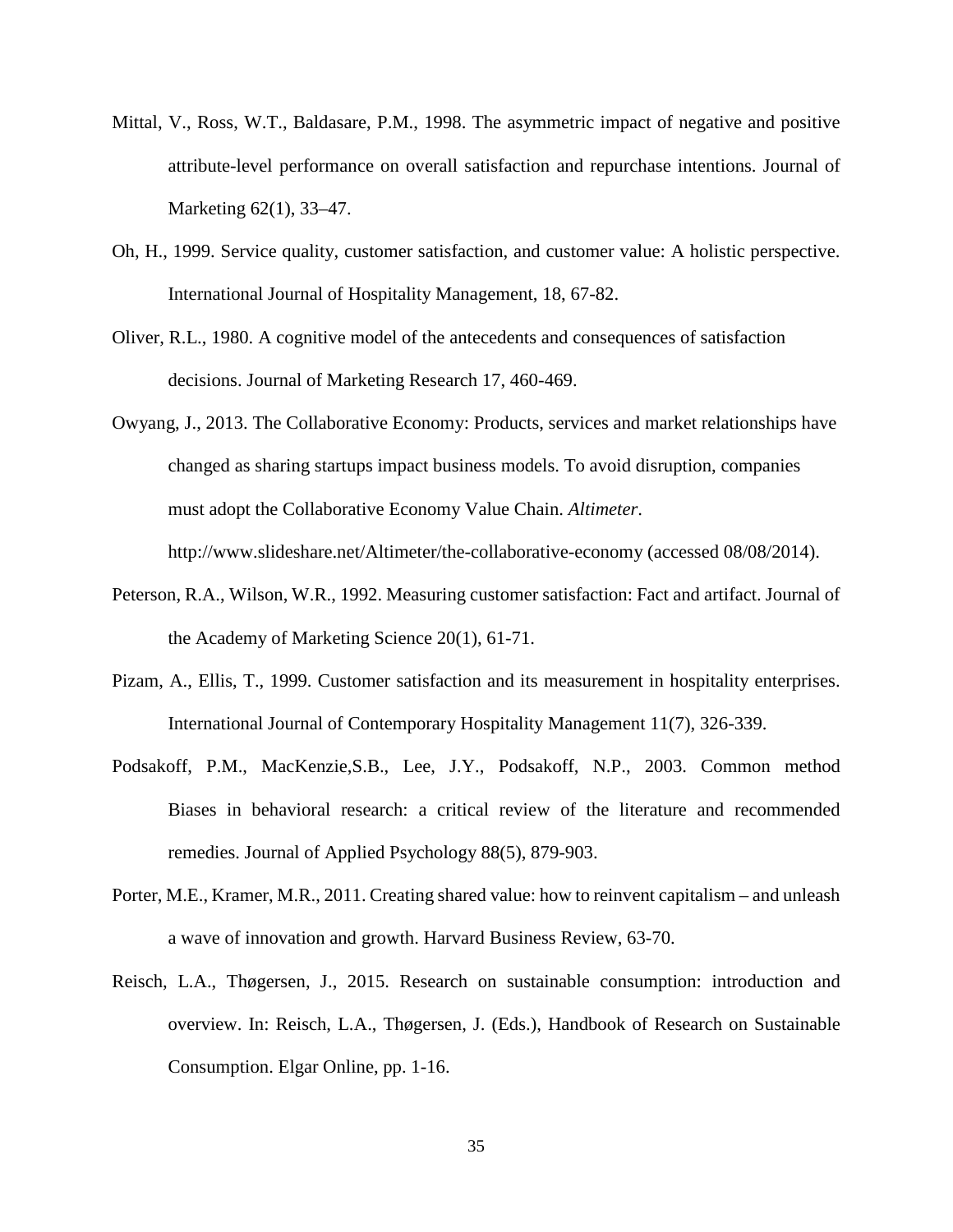- Ren, L., Qiu, H., Wang, P., Lin, P.M.C., 2016. Exploring customer experience with budget hotels: Dimensionality and satisfaction. International Journal of Hospitality Management 52, 13- 23.
- Ryan, R.M., Deci, E.L., 2000. Self-determination theory and the facilitation of intrinsic motivation, social development, and well-being. American Psychologist 55, 68-78.
- Sacks, D., 2011. The sharing economy. *Fast Company*. http://www.fastcompany.com/1747551/sharing-economy (accessed 08/08/2014).
- Schiffman, L.G., Kanuk, L.L., 2009. Consumer Behavior.  $10<sup>th</sup>$  Edition. Prentice Hall, Upper Saddle River, NJ.
- Schor, J.B., Fitzmaurice, C.J., 2015. Collaborating and connecting: the emergence of the sharing economy. In: Reisch, L.A., Thøgersen, J. (Eds.), Handbook of Research on Sustainable Consumption. Elgar Online, pp. 410-425.
- Sheth, J.N., Sethia, N.K., Srinivas, S., 2011. Mindful consumption: A customer-centric approach to sustainability. Journal of the Academy of Marketing Science 39(1), 21-39.
- Skift, 2013. What the sharing economy means to the future of travel. http://skift.com/wpcontent/uploads/2014/07/skift-what-the-sharing-economy-means-to-the-future-oftravel.pdf (accessed 10/01/2015).
- Solomon, M.R., Surprenant, C., Czepiel, J.A., Gutman, E.G., 1985. A role theory perspective on dyadic interactions: The service encounter. Journal of Marketing 49, 99-111.
- Su, A.Y.-L., 2004. Customer satisfaction measurement practice in Taiwan hotels. International Journal of Hospitality Management 23, 397-408.
- Torres, E.N., Kline, S., 2006. From satisfaction to delight: A model for the hotel industry. International Journal of Contemporary Hospitality Management 18(4), 290-301.